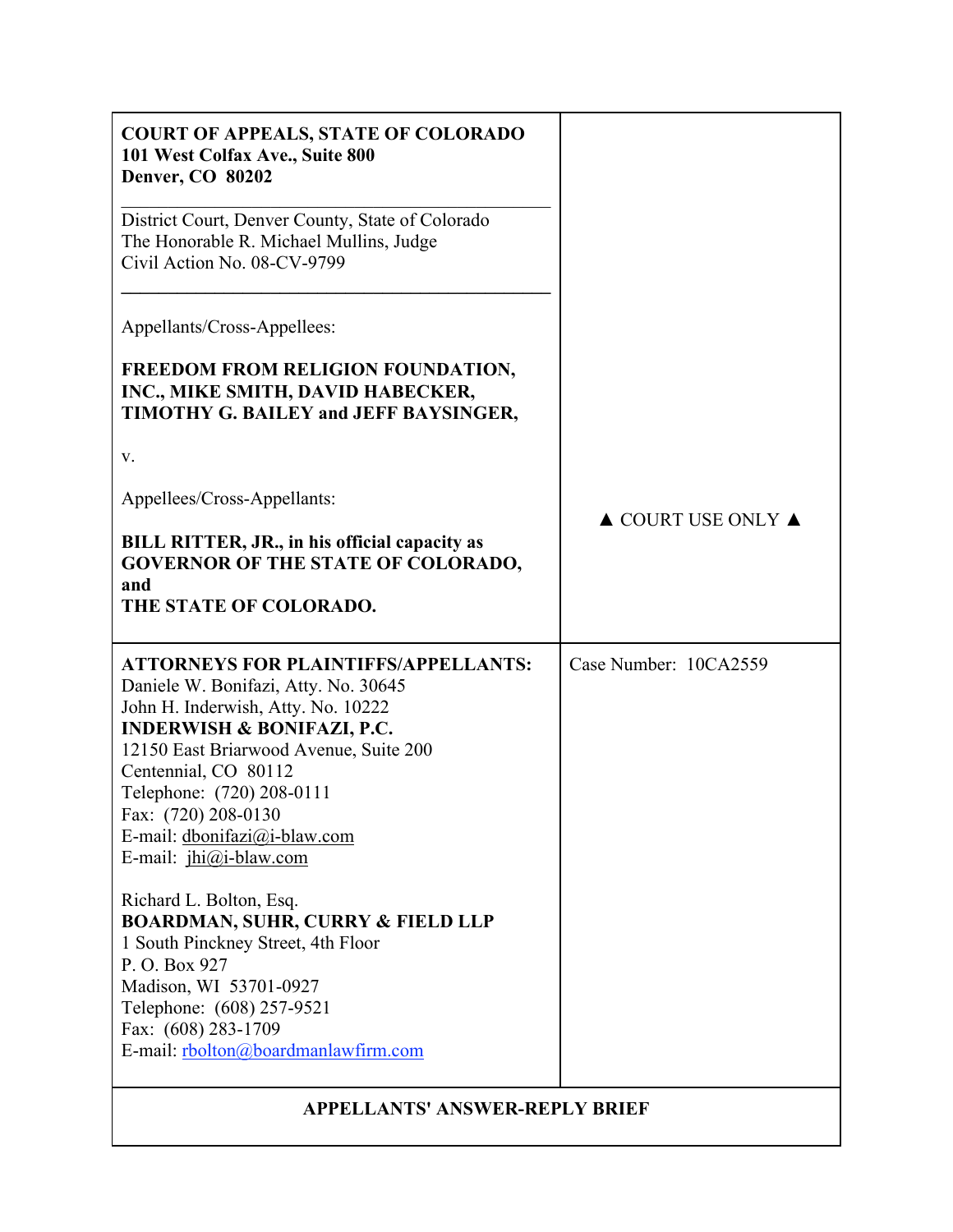### **CERTIFICATE OF COMPLIANCE**

I hereby certify that this brief complies with all requirements of C.A.R. 28 and C.A.R. 32, including all formatting requirements set forth in these rules. Specifically, the undersigned certifies that:

The brief complies with C.A.R. 28(g).

Chose one:

 $\sqrt{\phantom{a}}$  It contains words. \_\_ It does not exceed 18 pages.

The brief complies with C.A.R. 28(k).

For the party raising the issue:

It contains under a separate heading (1) concise statement of the applicable standard of appellate review with citation to authority; and (2) a citation to the precise location in the record (R.  $\qquad \qquad$ , p.

), not to an entire document, where the issue was raised and ruled on.

 $\sqrt{\ }$  For the responding party to the issue: It contains, under a separate heading, a statement whether such party agrees with the opponent's statements concerning the standard of review and preservation for appeal, and if not, why not.

### **INDERWISH & BONIFAZI, P.C.**

Dan Bonifazi, Esq. John H. Inderwish, Esq. *Attorneys for Appellants-Cross Appellees*

**\_\_\_\_\_\_\_\_\_\_\_\_\_\_\_\_\_\_\_\_\_\_\_\_\_\_\_\_\_\_\_\_\_\_\_\_\_\_**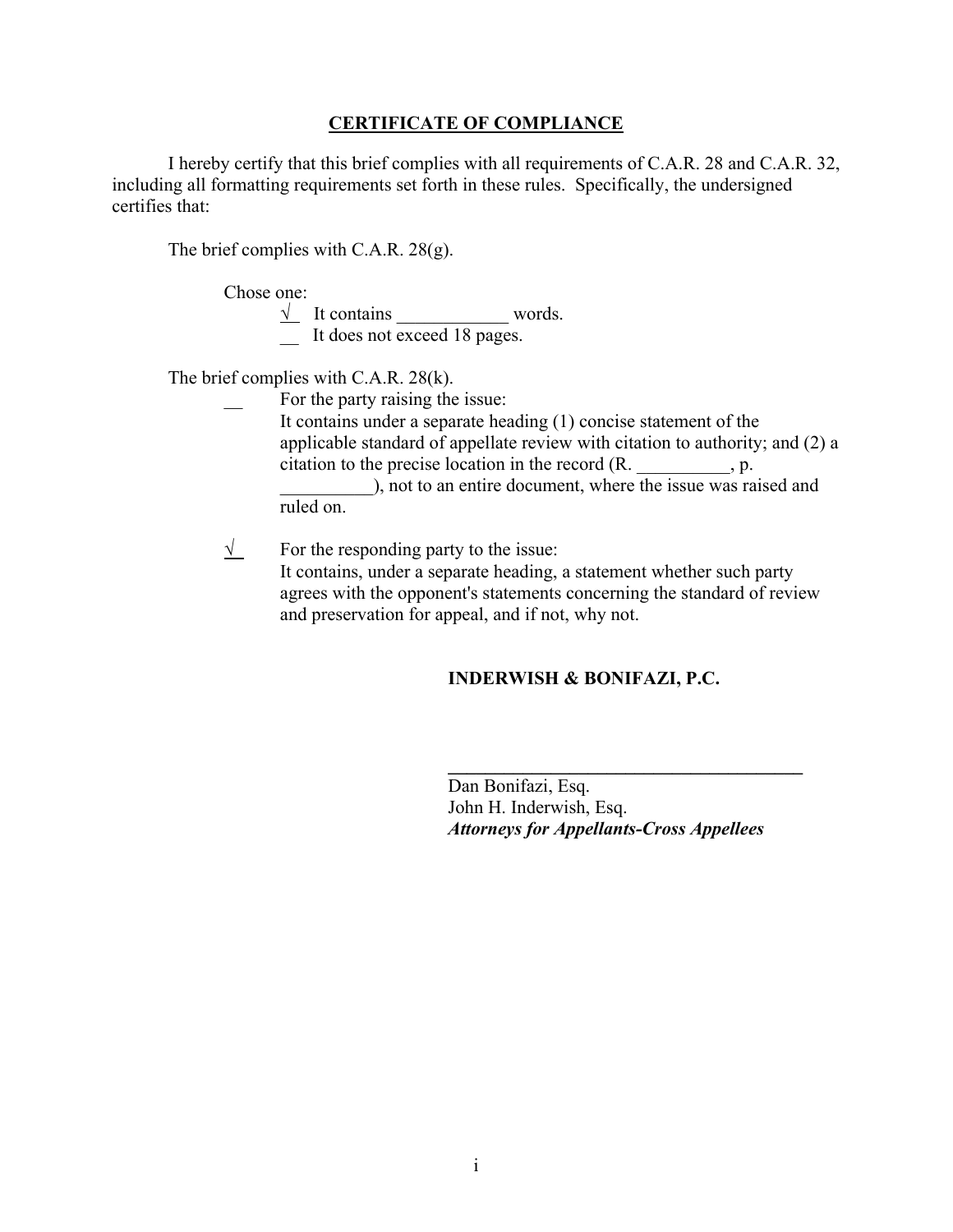# **TABLE OF CONTENTS**

| I.   |                |                                                                                                                                           |  |
|------|----------------|-------------------------------------------------------------------------------------------------------------------------------------------|--|
|      | $\mathbf{A}$ . |                                                                                                                                           |  |
|      | <b>B.</b>      |                                                                                                                                           |  |
| II.  |                |                                                                                                                                           |  |
|      | A.             |                                                                                                                                           |  |
|      | <b>B.</b>      | Taxpayer Citizens Have Standing To Challenge Government<br>Endorsements Of Religion Under The Self-Executing Preference                   |  |
|      | $C_{\cdot}$    | The Injuries Caused By Government Prayer Proclamations Are Not<br>Self-Inflicted; The Interest Protected Is Fundamental and Enforceable 5 |  |
| III. |                |                                                                                                                                           |  |
|      | A.             | Day Of Prayer Proclamations Constitute Government Speech                                                                                  |  |
|      | <b>B.</b>      | The Background And Context Of The National Day Of Prayer<br>Task Force Is Relevant To Judging The Appearance of Endorsement               |  |
|      | $C$ .          | Colorado Day Of Prayer Proclamations Are Not Ceremonial                                                                                   |  |
|      | D.             | Special Interest Prayer Proclamations Do Not Have The Historical                                                                          |  |
| IV.  |                |                                                                                                                                           |  |
|      |                |                                                                                                                                           |  |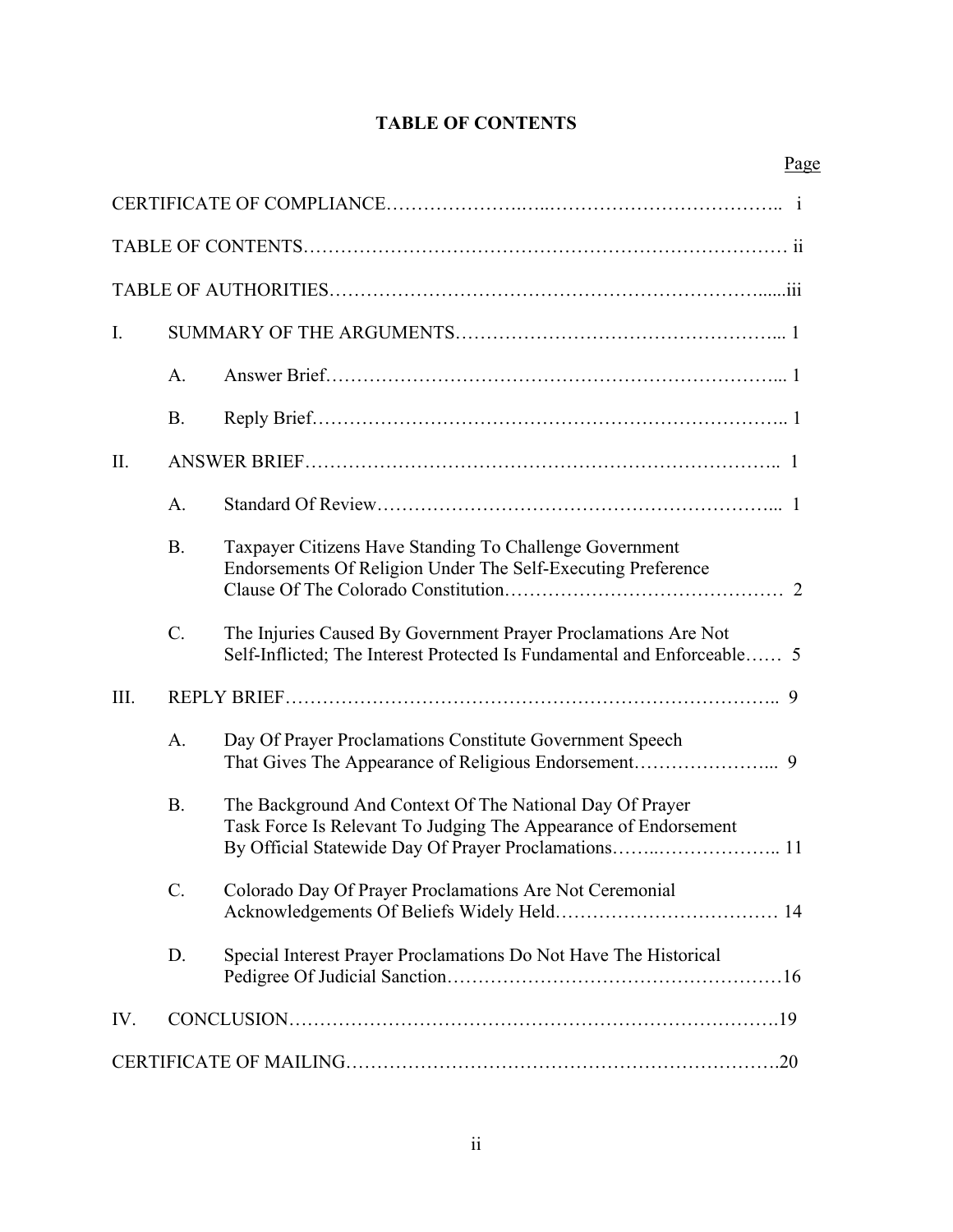## **TABLE OF AUTHORITIES**

| Boulder Valley School District RE-2 v. Colorado State Board                    |    |
|--------------------------------------------------------------------------------|----|
|                                                                                |    |
| Catholic League for Religious and Civil Rights v. City of San Francisco,       |    |
| Colorado State Civil Service Employees Association v. Love,                    |    |
|                                                                                |    |
| County of Allegheny v. American Civil Liberties Union Greater                  |    |
|                                                                                |    |
| Dodge v. Department of Social Services of the State of Colorado,               |    |
|                                                                                |    |
| Hotaling v. Hickenlooper, 2011 Colo. App. LEXIS 1048 at 11 n. 4                |    |
|                                                                                |    |
| Joyner v. Forsyth County, 2011 U.S. App. LEXIS 15670 (4th Cir., July 29, 2011) | 15 |
|                                                                                | 19 |
|                                                                                |    |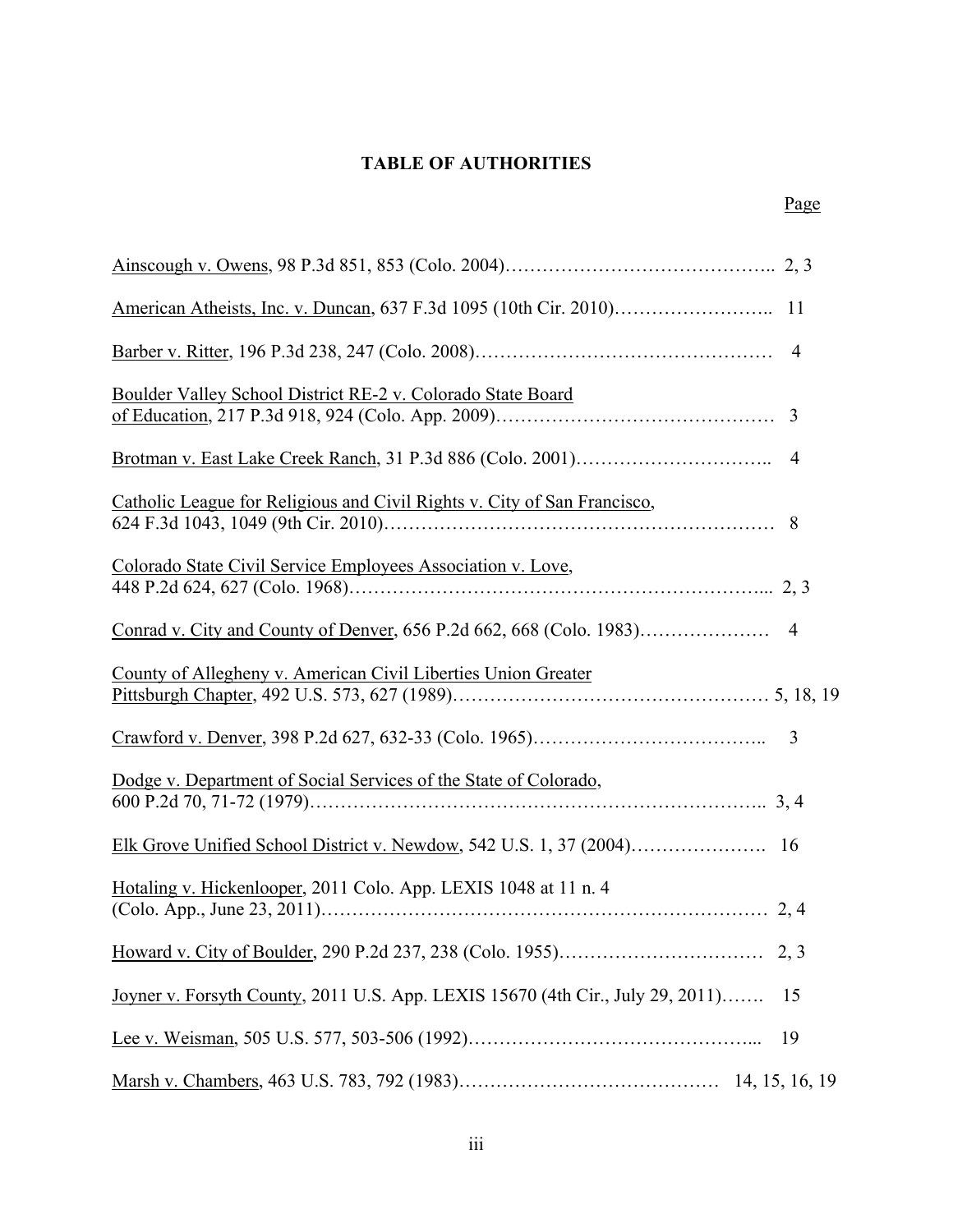| McCreary County, Kentucky v. ACLU of Kentucky,                            |      |
|---------------------------------------------------------------------------|------|
|                                                                           | Page |
| Nicholl v. E-470 Public Highway Authority, 896 P.2d 859, 866 (Colo. 1995) | 3    |
|                                                                           | 9    |
|                                                                           |      |
| Other                                                                     |      |
|                                                                           | 17   |
|                                                                           |      |
|                                                                           |      |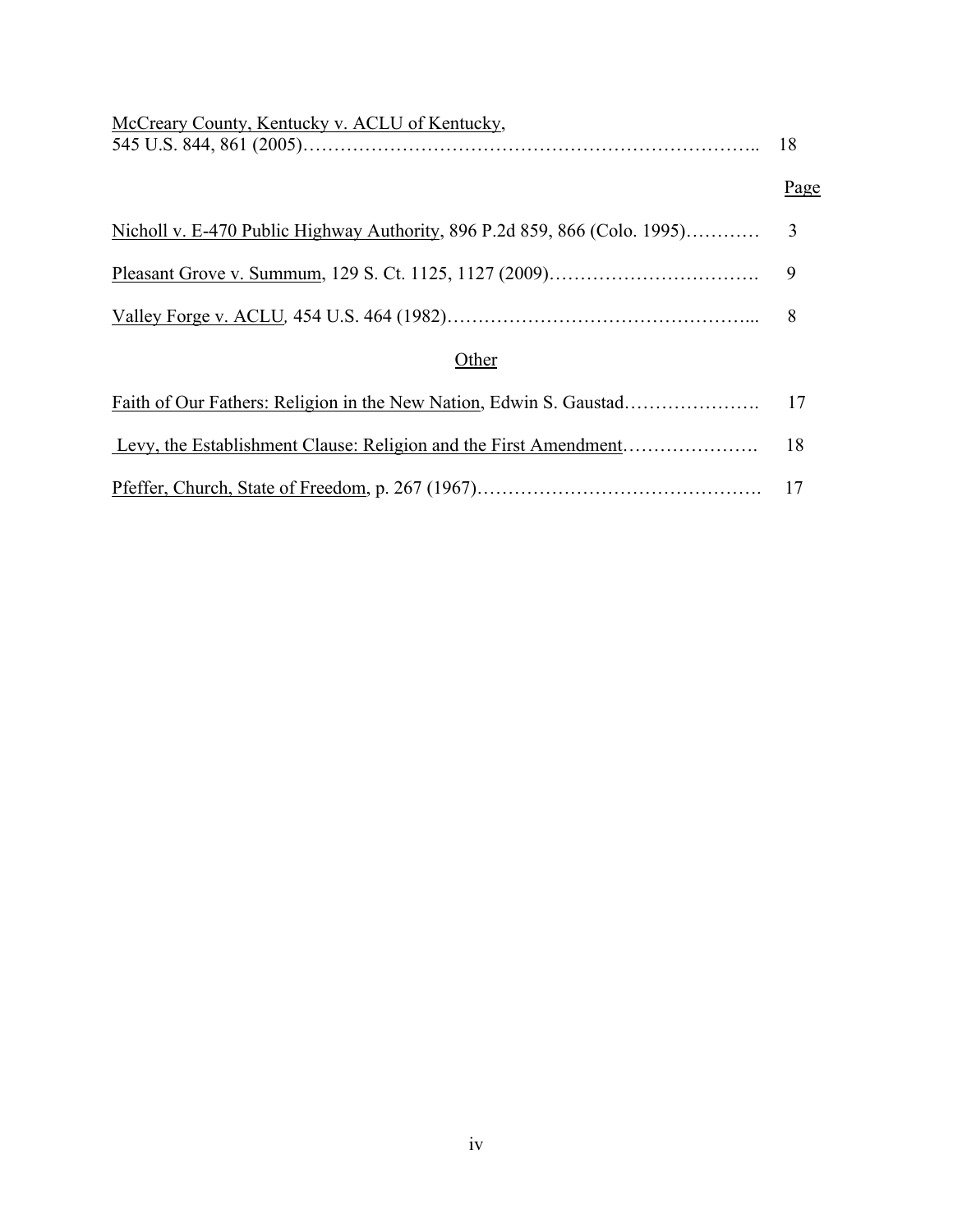#### **I. SUMMARY OF THE ARGUMENTS.**

#### **A. Answer Brief.**

Standing exists to challenge alleged violations of the self-executing Preference Clause of the Colorado Constitution. Non-believers in Colorado have a legally protected and enforceable interest in having a government that does not promote or endorse religion. The fundamental interest protected by the Preference Clause cannot be dismissed or trivialized by characterizing the plaintiffs' injury as "psychic sensitivity." The plaintiffs' interest is constitutionally protected and it is not a self-inflicted injury. Exposure to Proclamations of a statewide Day of Prayer is anticipated and unavoidable by these Colorado taxpayer citizens, causing constitutionally significant injuries.

#### **B. Reply Brief.**

The Governor's official Proclamations of a Colorado Day of Prayer are not merely acknowledgements of the historical significance of religion. Although the Governor claims to issue such official proclamations on demand, and without much thought, the Proclamations constitute government endorsements of a blatantly evangelical event. That is the undisputed reason why the National Day of Prayer Task Force requests official Day of Prayer Proclamations. The Governor, moreover, does not just report upcoming events as an announcement service. The Governor declares an official statewide Day of Prayer with an annual biblical theme. Unlike legislative invocations, the Governor is not solemnizing a civil event; the Governor is declaring, endorsing and promoting a patently religious event.

#### **II. ANSWER BRIEF.**

### **A. Standard Of Review.**

The plaintiffs agree that the issue raised by the defendants is subject to *de novo* review.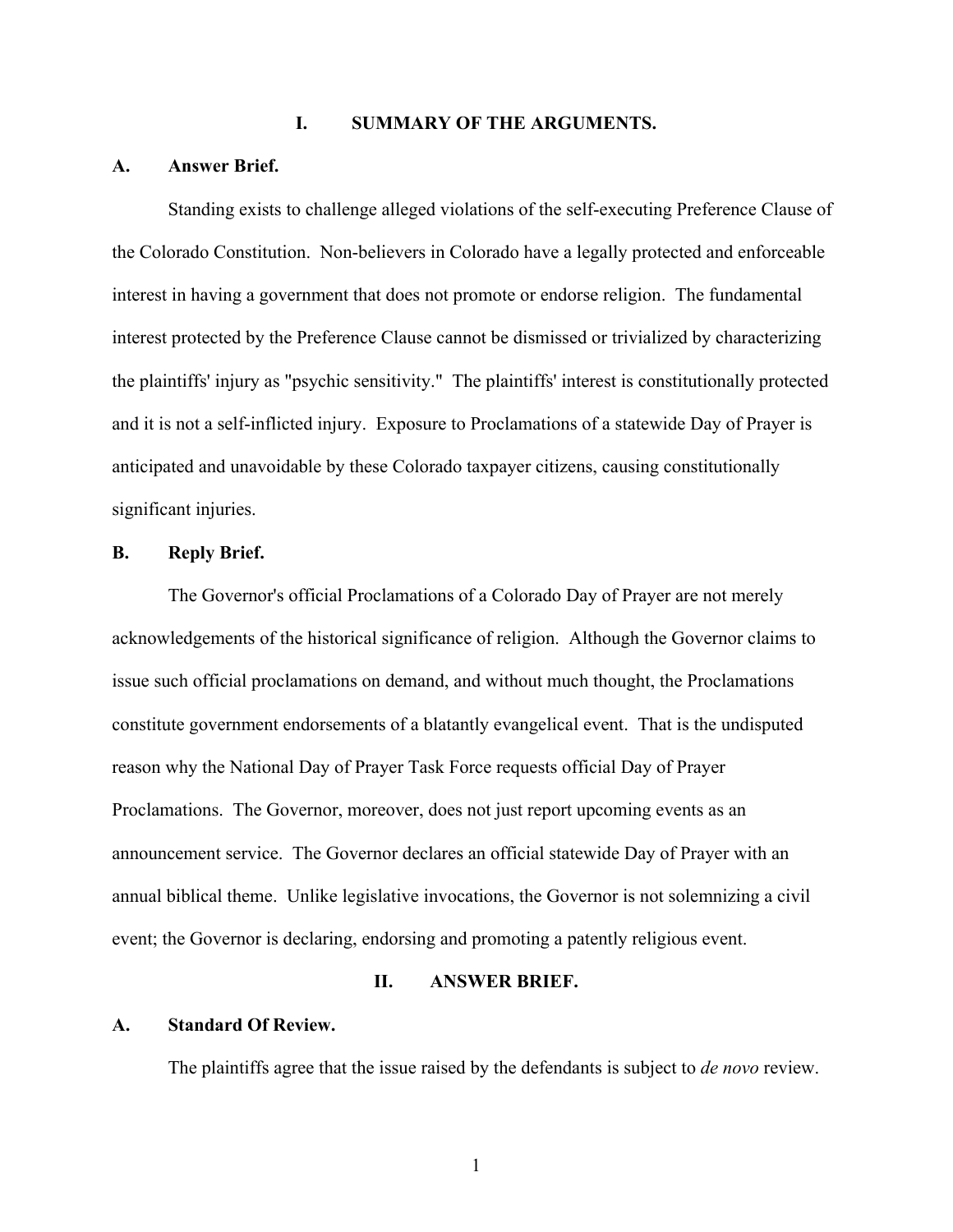**B. Taxpayer Citizens Have Standing To Challenge Government Endorsements Of Religion Under The Self-Executing Preference Clause Of The Colorado Constitution.**

Taxpayer citizens of Colorado have standing to raise constitutional issues of "great public concern." This is particularly true where constitutional violations might otherwise go unredressed, as in this case. "If a taxpayer and citizen of the community be denied the right to bring such an action under the circumstances presented by this record, then wrong must go unchallenged, and the citizen and taxpayer reduced to mere spectator without redress." Howard v. City of Boulder, 290 P.2d 237, 238 (Colo. 1955). The Colorado Supreme Court has not imposed a separate "nexus" requirement in such constitutional cases, as acknowledged in Hotaling v. Hickenlooper, 2011 Colo. App. LEXIS 1048 at 11 n. 4 (Colo. App., June 23, 2011), relied upon by the defendants.

Colorado has a long tradition of conferring standing on a wide class of plaintiffs. Ainscough v. Owens, 98 P.3d 851, 853 (Colo. 2004). "In addition to traditional legal controversies, our [Colorado] trial courts frequently decide general complaints challenging the legality of government activities and other cases involving intangible harm." Id. The injury required for standing in Colorado may be tangible, such as physical damage or economic harm; "however, it may also be intangible, such as aesthetic issues or the deprivation of civil liberties. Deprivations of many legally created rights, although themselves intangible, are nevertheless injuries-in-fact." Id. "The test [for standing] in Colorado has traditionally been relatively easy to satisfy." Id.

Examples abound of the broad taxpayer standing allowed in Colorado courts. In Colorado State Civil Service Employees Association v. Love, 448 P.2d 624, 627 (Colo. 1968), for example, the Colorado Supreme Court held that taxpayer citizens may sue to protect a matter of "great public concern" regarding the constitutionality of government actions. The Love decision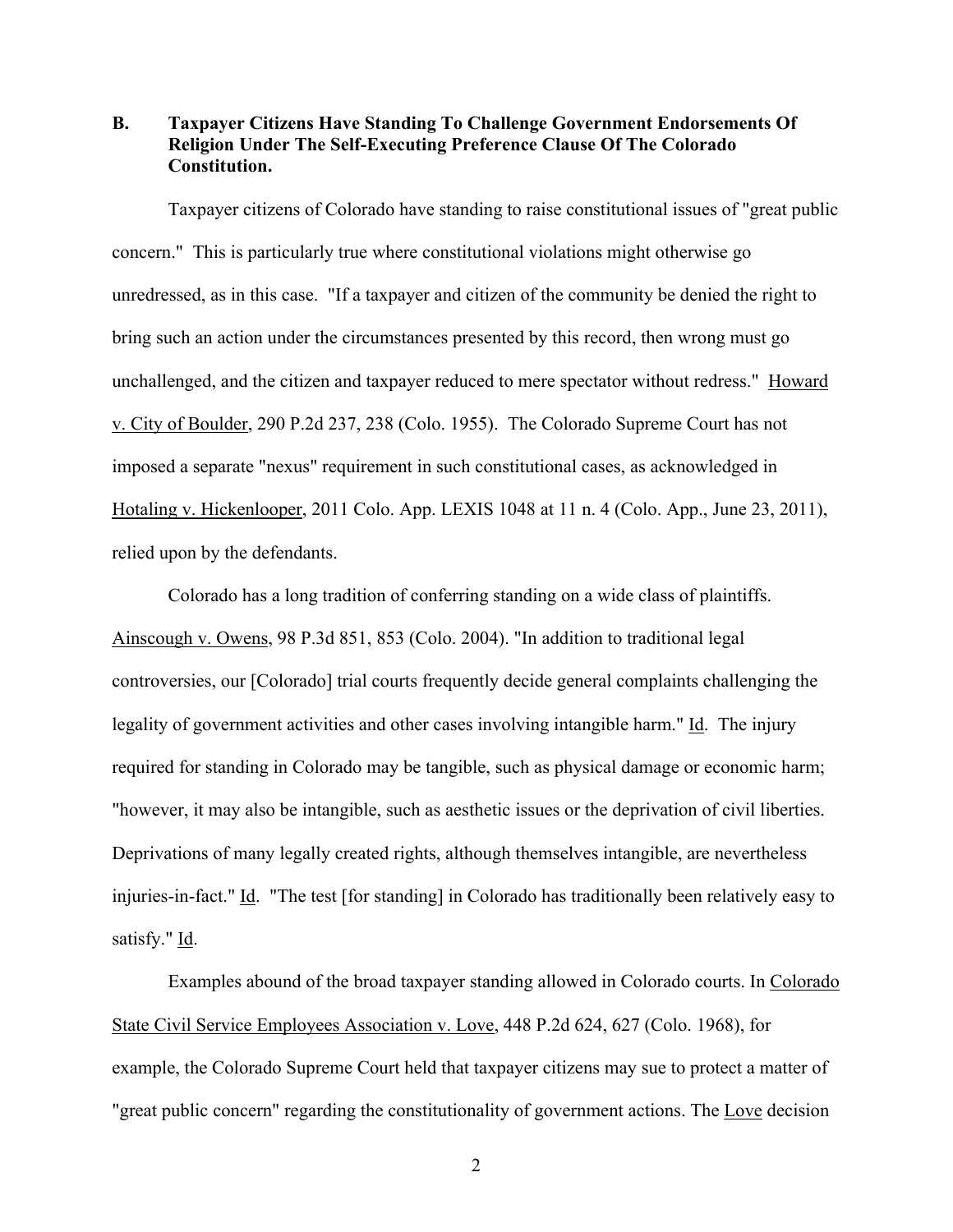did not involve any taxpayer nexus, but the Court instead acknowledged the fundamental "precept of constitutional law that a self-executing constitutional provision *ipso facto* affords the means of protecting the right given and of enforcing the duty imposed." Id. The Court cited its previous decision in Howard v. Boulder, 290 P.2d 237, 238 (1955), for support, in which the Court concluded that "we can see no greater interest a taxpayer can have than his interest in the form of government under which he is required to live, or in any proposed change thereof." Id. In such circumstances, "the rights involved extend beyond self-interest of individual litigants and are of great public concern." Colorado State Civil Service Employees Association, 448 P.2d at 627. (A self-executing constitutional provision is enforceable without ancillary legislation, and consequently obligatory. Crawford v. Denver, 398 P.2d 627, 632-33 (Colo. 1965).)

The Colorado Supreme Court has consistently adhered to the principle that a selfexecuting constitutional provision affords the means of protecting the right and of enforcing the duty imposed. Ainscough, 90 P.3d at 857. In taxpayer standing cases, the Court has recognized that a generalized injury-in-fact is sufficient -- "a citizen has standing to pursue his or her interest in insuring that governmental units conform to the state constitution." Id, quoting Nicholl v. E-470 Public Highway Authority, 896 P.2d 859, 866 (Colo. 1995). See also Dodge v. Department of Social Services of the State of Colorado, 600 P.2d 70, 71-72 (1979).

The defendants misapprehend Colorado law when suggesting that taxpayer standing requires an unconstitutional expenditure. Under Colorado law, the plaintiffs are not required to show specific government expenditures. An injury-in-fact is sufficient to confer standing even where no direct economic harm is implicated because "a citizen has standing to pursue his or her interests in ensuring that governmental units conform to the state constitution." Boulder Valley School District RE-2 v. Colorado State Board of Education, 217 P.3d 918, 924 (Colo. App. 2009). "As our precedent makes clear, an interest in seeing that governmental entities function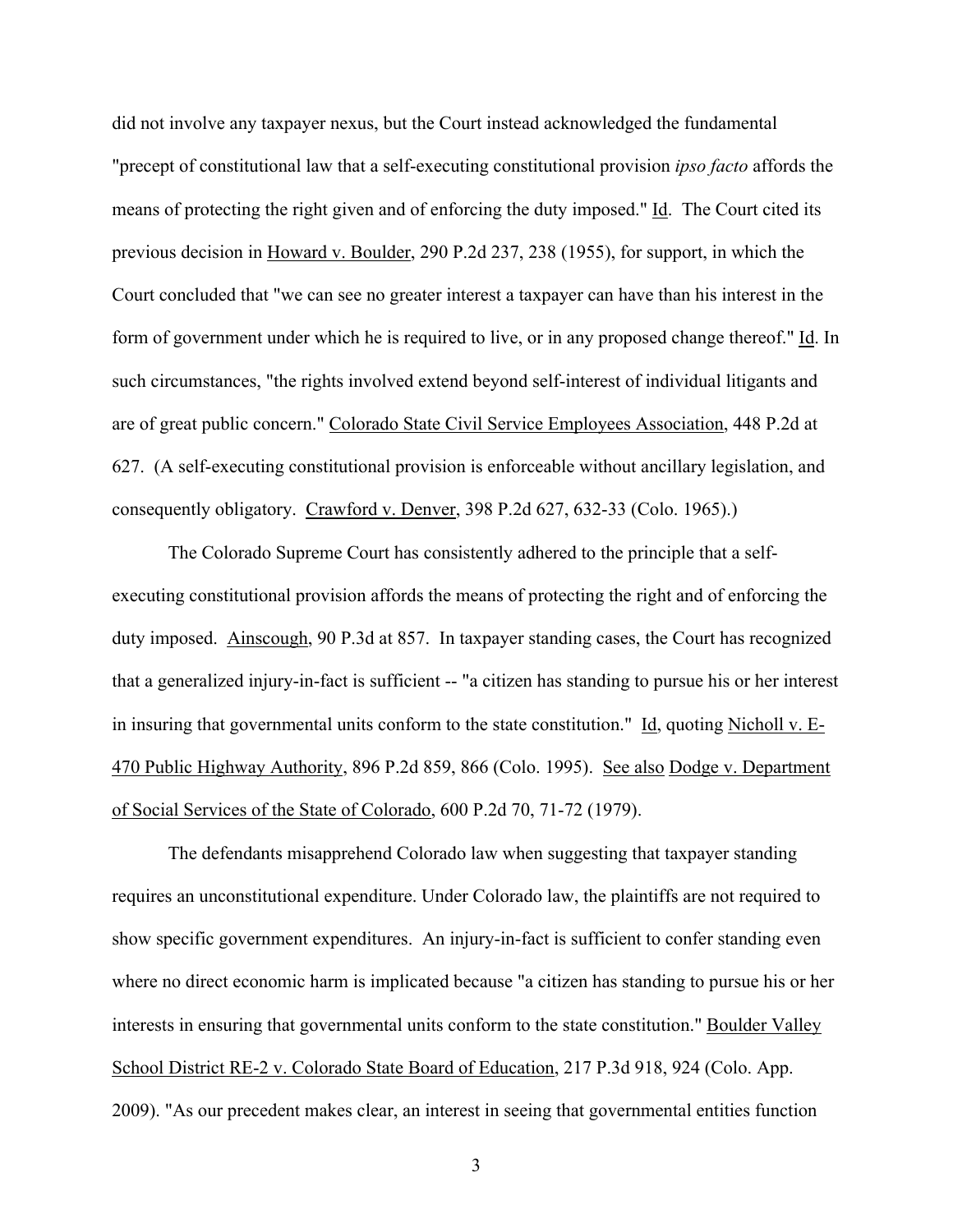within the boundaries of the state constitution is sufficient to confer standing; when a plaintifftaxpayer alleges that a government action violates a specific constitutional provision, such an averment satisfies the two-step standing analysis described above." Id. The intangible interest in having a government that does not prefer or support religion over non-religion is sufficient to confer standing. Cf. Conrad v. City and County of Denver, 656 P.2d 662, 668 (Colo. 1983).

Standing exists when the plaintiff's injury flows from a governmental violation of a specific constitutional provision. This principle is not limited to tax and spend challenges. The Preference Clause is such a constitutional provision that creates a protectable legal interest in these taxpayer citizens. By contrast, cases like Hotaling and Brotman v. East Lake Creek Ranch, 31 P.3d 886 (Colo. 2001), involved claims substantively relating to property in which the plaintiffs had no legally protectable interest.

The applicable test for standing in Colorado ultimately involves "a single inquiry as to whether a plaintiff-taxpayer has averred a violation of a specific constitutional provision." See Dodge, 600 P.2d at 73. As the Colorado Supreme Court recently reaffirmed in Barber v. Ritter, 196 P.3d 238, 247 (Colo. 2008), "Colorado case law requires us to hold that when a plaintifftaxpayer alleges that a government action violates a specific constitutional provision . . . such an averment satisfies the two-step standing analysis." The infringement of a constitutional guarantee injures the taxpayer citizen's interest in constitutional governance, which is a legally protected interest.

The plaintiffs have standing based on their allegations that proclamations declaring a Colorado Day of Prayer endorse religion in violation of the Preference Clause, which creates a legally protectable interest in these plaintiffs. The proclamations give the appearance of support and endorsement of religion, while making the plaintiffs feel like political outsiders because they do not believe in the supposed power of prayer. The defendants' misapprehension of Colorado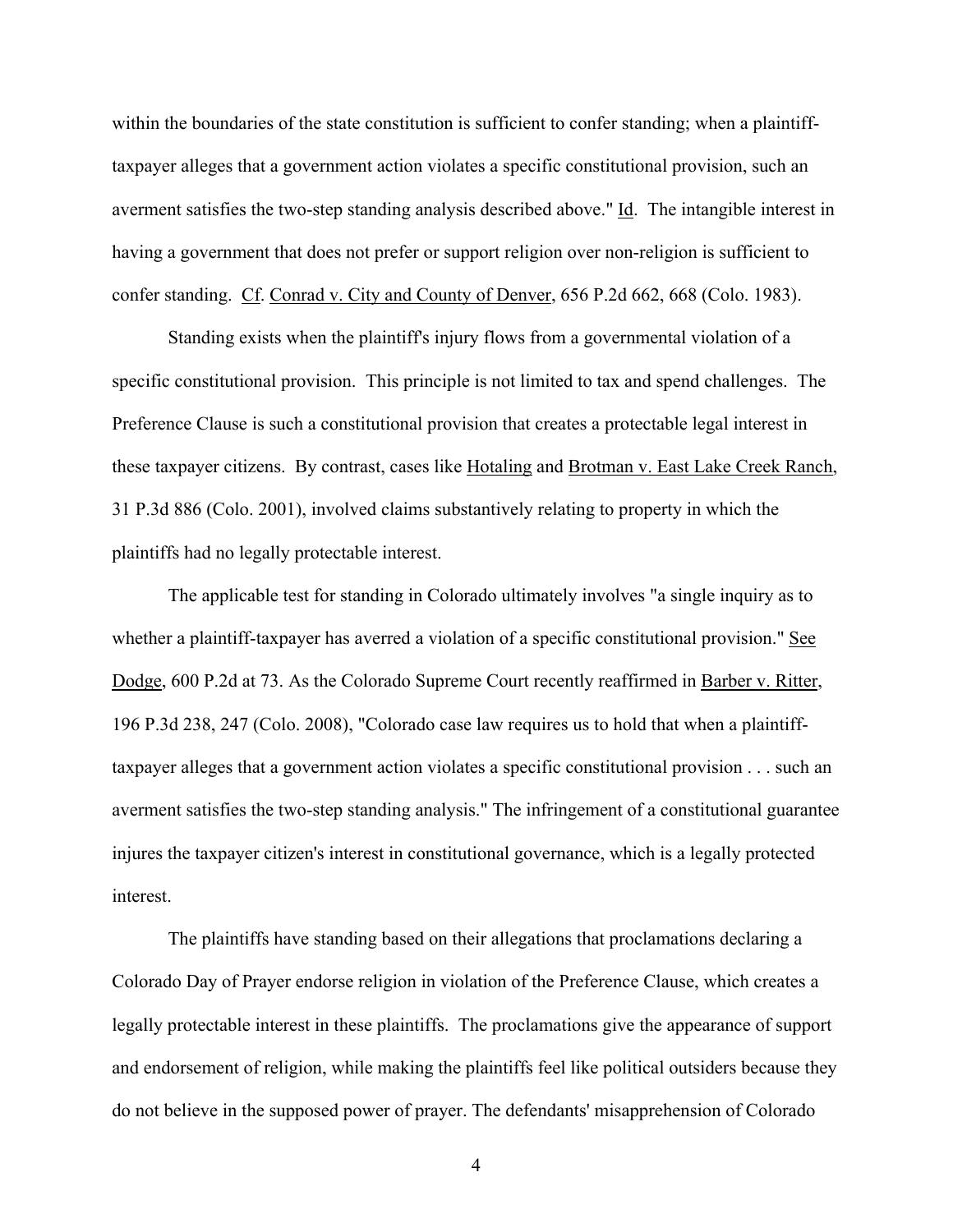law does not diminish the actual breadth and scope of Colorado's standing rules as applicable to the present case. The defendants' arguments to the contrary ultimately reduce to their mistaken belief that the interest protected by the Preference Clause is "ephemeral" and not important enough to warrant judicial enforcement.

### **C. The Injuries Caused By Government Prayer Proclamations Are Not Self-Inflicted; The Interest Protected Is Fundamental And Enforceable.**

The defendants disdainfully claim that the plaintiffs' interest in a government that does not promote religion is merely a self-inflicted "psychic" injury. The interests of Colorado taxpayer citizens in a government that does not promote religion through official government speech, however, is not insignificant or trivial. The Preference Clause of the Colorado Constitution protects fundamental matters of conscience, which cannot be dismissed as simply matters of psychic sensitivity. A lesson hard learned from history is that when the government takes sides on questions of religion, a dangerous situation may be created.

Religious expression by government officials may be inspirational and comforting to a believer but exclusionary or even threatening to someone who does not share those beliefs. This is not simply a matter of being "too sensitive" or wanting to suppress the religious expression of others. It is a consequence of the unique danger that religious conduct by the government poses for creating "in" groups and "out" groups. "Government cannot endorse the religious practices and beliefs of some citizens without sending a clear message to non-adherents that they are outsiders or less than full members of the political community." County of Allegheny v. American Civil Liberties Union Greater Pittsburgh Chapter, 492 U.S. 573, 627 (1989) (O'Connor, J., concurring).

The district court correctly found that Proclamations of a Colorado Day of Prayer make the plaintiffs feel like political outsiders and appear to the plaintiffs as support and endorsement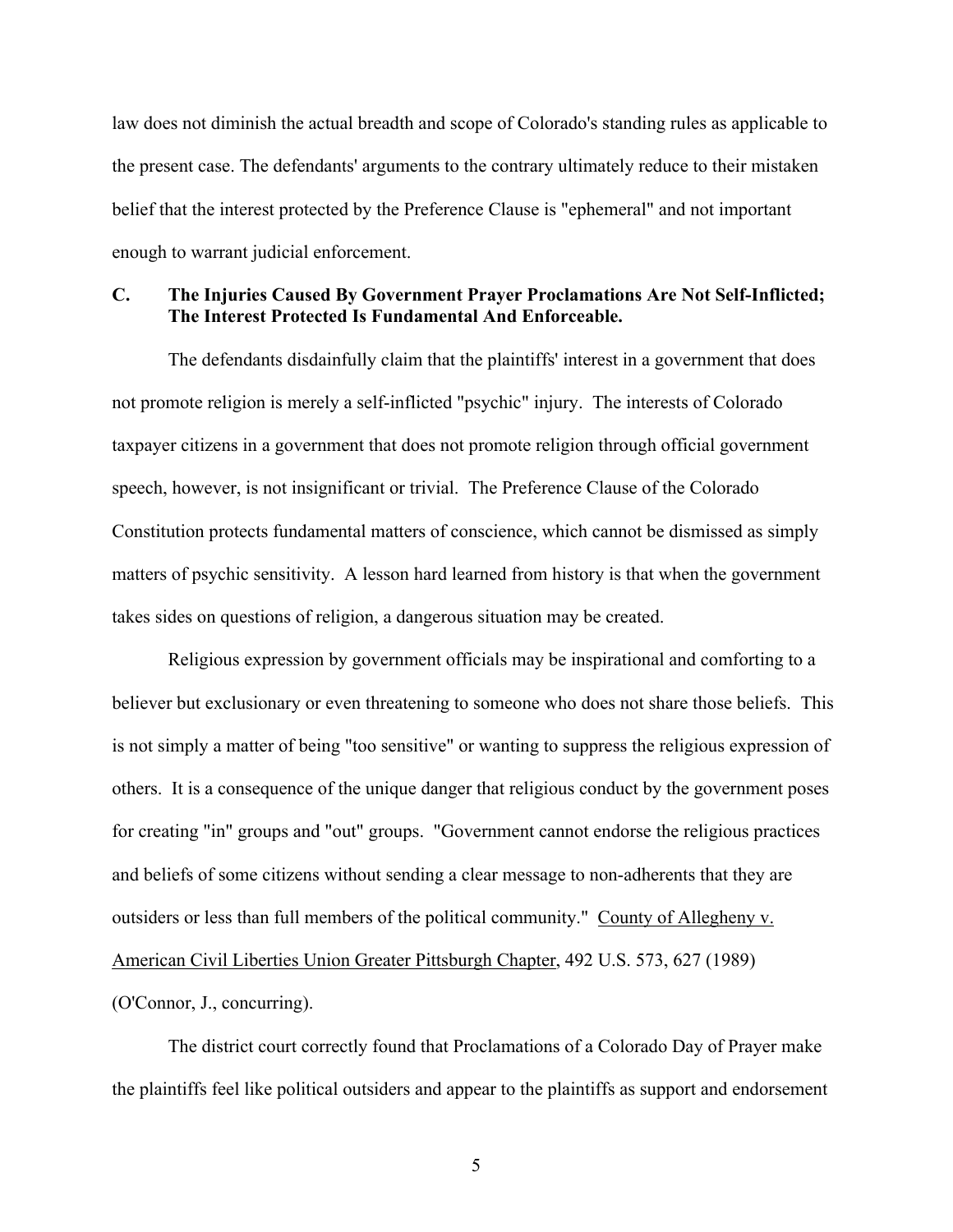of religion. The court also correctly concluded that this constitutes injury to a legally protected interest under the Colorado Constitution. These injuries, moreover, are the result of unavoidable and foreseeable exposure to declarations of a Day of Prayer, through extensive media coverage via the internet, print media and visual coverage. Prayer proclamations are intended to be broadcast and made known to the citizens of Colorado, including the plaintiffs.

The defendants falsely accuse the plaintiffs of "roaming the country" looking for constitutional violations. The plaintiffs live in Colorado and are unavoidably exposed to the government's preference for religion. It is not the case, moreover, that being a taxpayer citizen of Colorado is a self-inflicted injury, just as it is not a self-inflicted injury to be a non-believer.

The defendants, nonetheless, claim that exposure to Prayer Proclamations is not coercive and that no one is forced to engage in prayer. The defendants contend that no one has "unwanted and unwelcome" exposure to explicitly Christian Prayer Proclamations by the Governor just because they are publicly broadcast throughout the state. The defendants imply that the plaintiffs must close their eyes and cover their ears, and they must endure the official promotions of their government which cause sincere distress and feelings of exclusion.

The defendants, in fact, claim that no one can or should be allowed to challenge the issuance of Prayer Proclamations by the Governor because proclamations are supposedly "ephemeral," i.e., repeated, but short-lived. The defendants' argument, however, misperceives the nature of Prayer Proclamations. The plaintiffs are a foreseeable part of the audience for such speech, which is broader than the intended audience for a local nativity scene on government property, for instance. These plaintiffs are a foreseeable part of the expected audience, and they are differentially affected because they are non-believers.

The plaintiffs are not obligated to meekly avert their eyes and cover their ears when the government proclaims religious preferences. The defendants suggest that these individual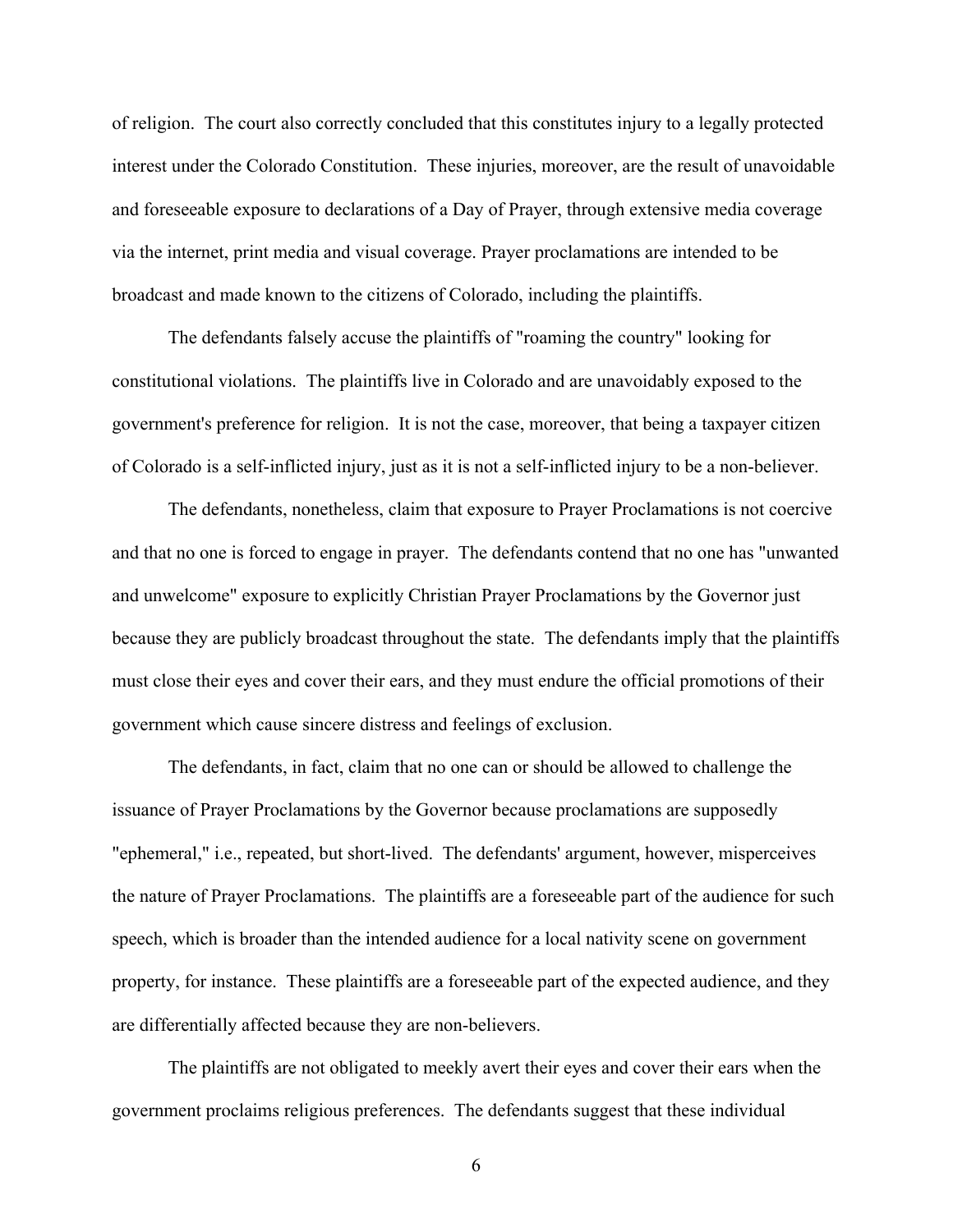plaintiffs are obligated to forego being informed, such as comes from reading the newspaper or watching the news. It is not the plaintiffs' burden, however, to avoid objectionable speech by the Governor. Being part of an informed citizenry is a duty and it is a strength of Colorado's political system -- it should not be deemed risky behavior.

The Preference Clause of the Colorado Constitution does not only proscribe forced or coercive exposure to religious endorsement. Coercion is not the touchstone of the Preference Clause, which prohibits governmental endorsement of religion over non-religion--even if done secretly. The expectation that nonbelievers should merely ignore or avoid objectionable governmental speech does not prevent the offense. This compounds the offense by emphasizing that religious believers are favored, while non-believers are political outsiders who should stay in the shadows.

In the end, the defendants unpersuasively argue that the plaintiffs must "walk by" unwelcome Prayer Proclamations, such as may occur with a nativity scene at a county courthouse. The defendants unconvincingly reason that exposure to government speech must have a pedestrian or walk-by attribute, which allegedly is missing with respect to Day of Prayer Proclamations. Without "pedestrian" exposure to government speech endorsing religion, the defendants conclude that the plaintiffs are merely experiencing psychic injury common to the general public.

The defendants misunderstand the contact with government speech necessary to support standing. Their interpretation of unwelcome exposure to government speech would effectively disqualify anybody from objecting, unless speech is physically placed in front of an individual by a government official, in hard copy form, preferably as a monument. This test may work for parochial government speech with a limited intended audience, but government speech intended to reach a broader audience would no longer be objectionable by anyone. The Preference Clause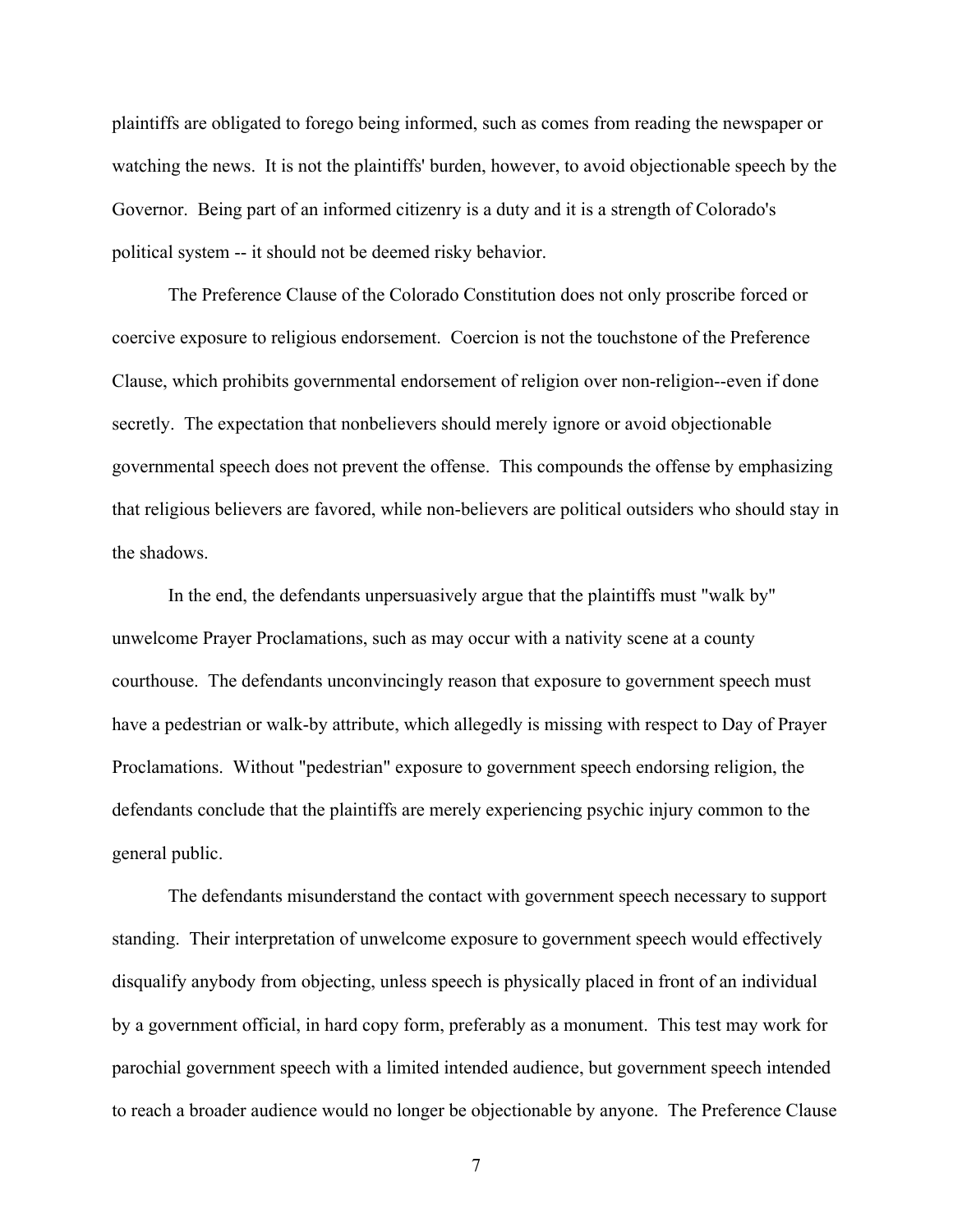then would only prohibit government speech endorsing religion at the most local level, while insulating proclamations to the entire State that endorse religion. Even proclamations of an official state religion would not be redressable under the defendants' reasoning.

The complaint in Valley Forge v. ACLU*,* 454 U.S. 464 (1982), relied on by the defendants, significantly did not involve government speech at all, unlike Day of Prayer Proclamations which constitute quintessential speech. That makes a difference because Prayer Proclamations are foreseeably intended to be made known to all the citizens of Colorado. A Day of Prayer Proclamation, without an intended audience, would not be a proclamation at all. Unlike Valley Forge, and unlike cases involving local religious displays, therefore, the present case deals with official government speech which the government knows will be broadcast and made known to the citizenry at large. Cf. Catholic League for Religious and Civil Rights v. City of San Francisco, 624 F.3d 1043, 1049 (9th Cir. 2010) (*en banc*).

The plaintiffs are not merely complaining about a generalized grievance that they share with all citizens of Colorado. If only that were the case! In fact, the plaintiffs are non-believers, and they do not suffer the ignominy of their Governor promoting and exhorting prayer in common with evangelicals. The plaintiffs' injury is distinct and palpable, and they are not without redress under the Colorado Constitution.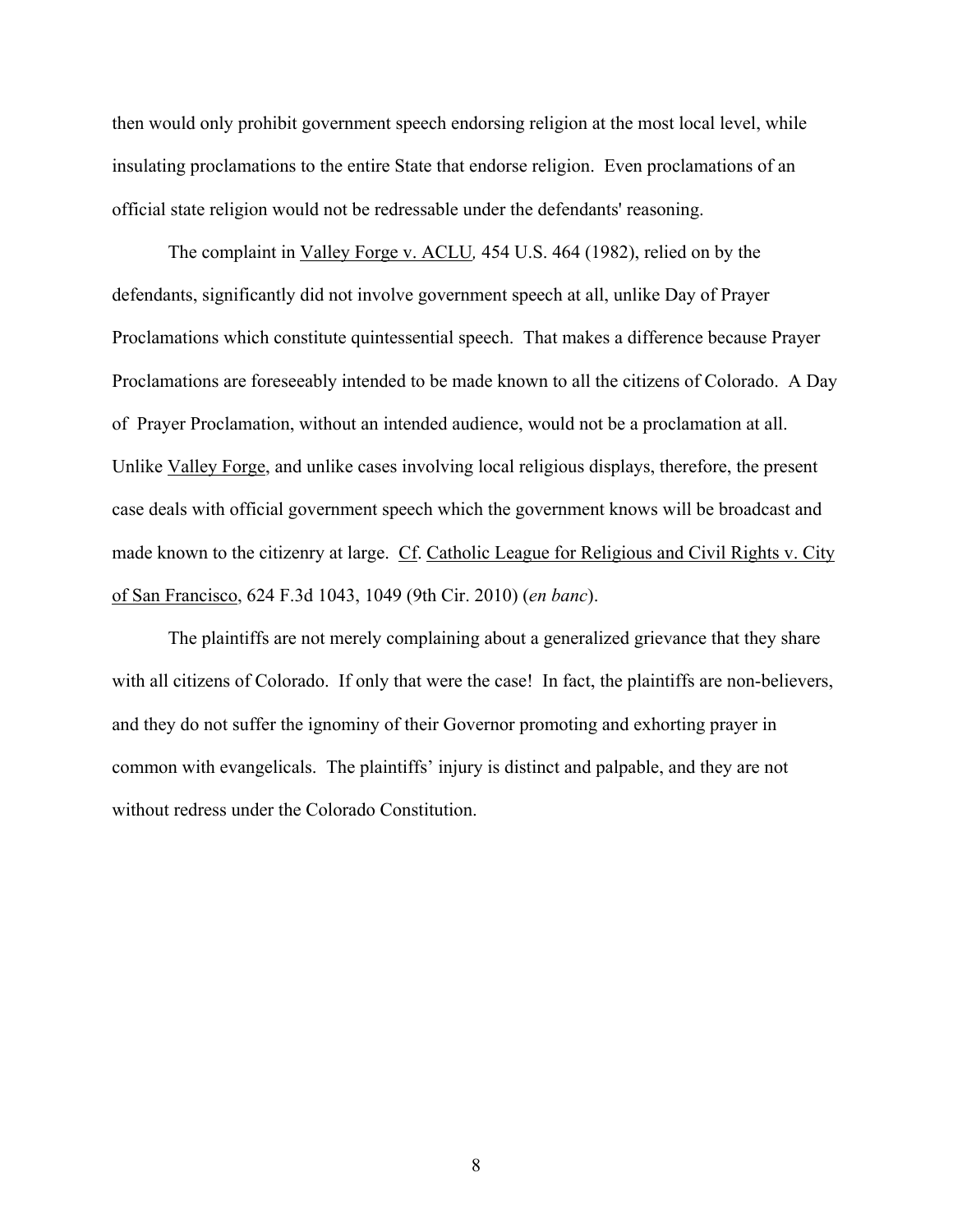#### **III. REPLY BRIEF.**

### **A. Day Of Prayer Proclamations Constitute Government Speech That Gives The Appearance Of Religious Endorsement.**

The defendants' argument on the merits can be fairly summarized as follows: Official proclamations of a Colorado Day of Prayer should not be taken seriously because the Governor is essentially pandering to constituents and everyone knows it.

The defendants' argument is legally unpersuasive because official proclamations constitute official government speech appearing to endorse the subject of the proclamations, regardless of the Governor's underlying political motivation. The defendants' argument is logically and factually flawed because official proclamations are sought precisely because they lend the Governor's credibility and prestige to the subject of the proclamation. Proclamations are sought for the appearance of the Governor's support, in this case by a religious organization seeking to mobilize support for prayer and religion. That is undisputedly why the NDP Task Force solicits such official proclamations.

The defendants argue implausibly that official proclamations do not give the appearance of endorsement because they are issued without much thought. The reality of endorsement, however, is not dependent upon the thoughtfulness of the government speaker. Endorsement turns on the words and images actually conveyed. Here, official proclamations of a Colorado Day of Prayer, issued by the Governor in his official capacity, and in response to the requests of a patently evangelical organization, do give the appearance of endorsement.

This is not a case where the government has established a public forum for private speech. Official proclamations constitute actual government speech, albeit requested by private parties to give the imprimatur of official support. Pleasant Grove v. Summum, 129 S. Ct. 1125,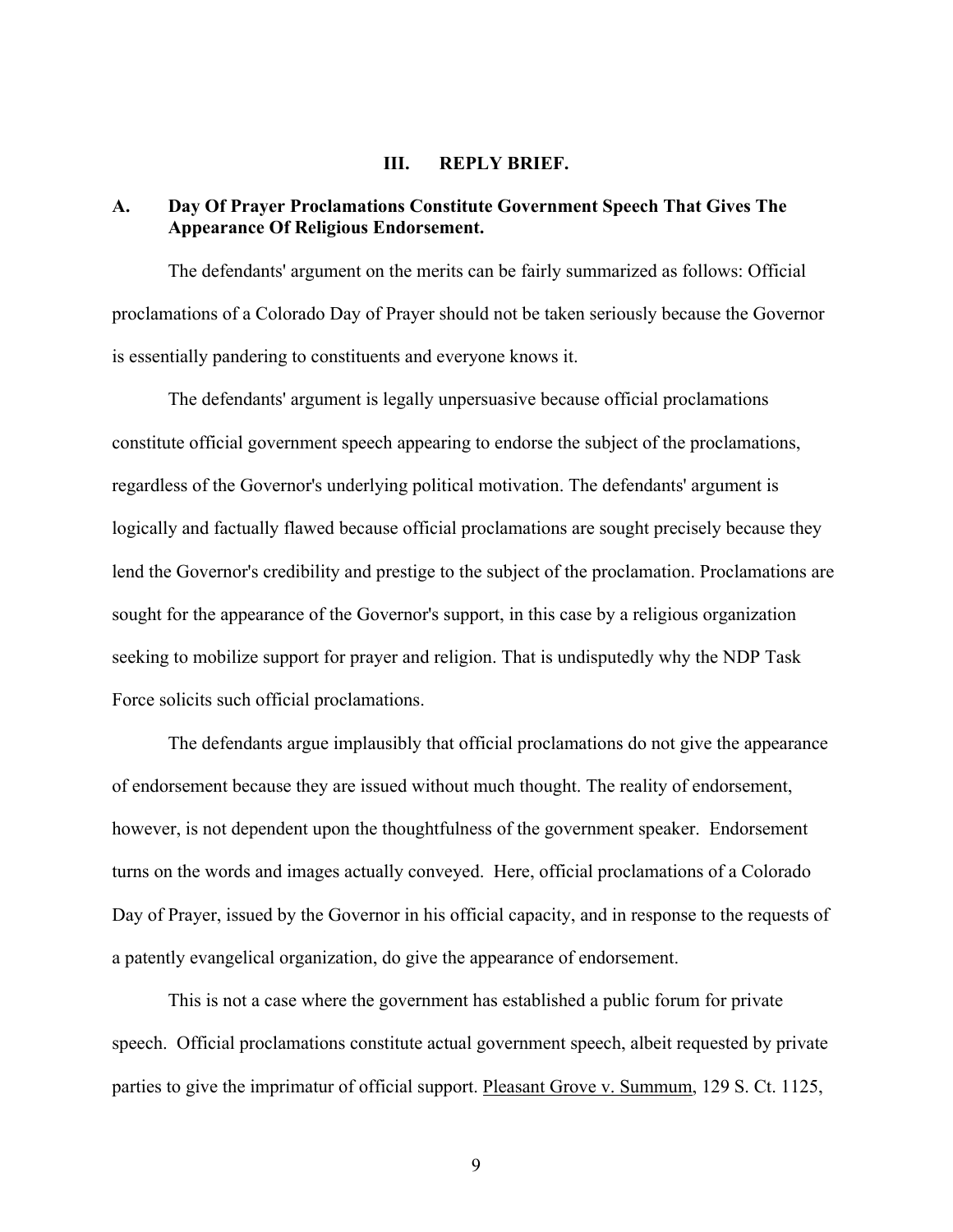1127 (2009) (there are restraints on government speech -- "for example, government speech must comport with the Establishment Clause."). The fact that government speech is sought by private parties, moreover, does not foreclose the appearance of endorsement; it emphasizes the reality of endorsement, i.e., the Governor as promoter. Just as the Governor cannot promote a favorite church, so also helping to promote a distinctively evangelical event for the NDP Task Force, is not a constitutionally permissible function of government.

Official proclamations by the Governor are not merely public announcements or bulletins of upcoming private events. In the case of Day of Prayer Proclamations, they declare that a particular date is designated by the Governor, to be recognized by the entire State of Colorado. They proclaim a statewide Day of Prayer with the implicit support of the government. They intentionally do not limit their apparent scope to the requesting party.

The defendants claim incorrectly that Prayer Proclamations merely "acknowledge an independently organized and privately hosted event." (Appellee's Opening-Answer Brief at 25.) The Governor proclaims a statewide Day of Prayer, with a Christian theme, but with no mention of this occasion being a privately hosted event. To all appearances, the Governor declares in his official capacity a Christian-themed Day of Prayer. In fact, the 2011 Proclamation by Governor Hickenlooper continues to include the NDP Task Force Christian scriptural reference as the "official" theme of the statewide event.

By contrast, the Governor obviously would not issue a proclamation of racial invective, in order to prevent giving his official sanction, credibility and prestige to despicable or deplorable subject matter, even if a private party requested such a proclamation. The Governor would not issue such a proclamation because of the unavoidable appearance of endorsement.

Official proclamations by the Governor invoke the prestige of the government, as candidly admitted by Shirley Dobson, the person requesting Day of Prayer proclamations for the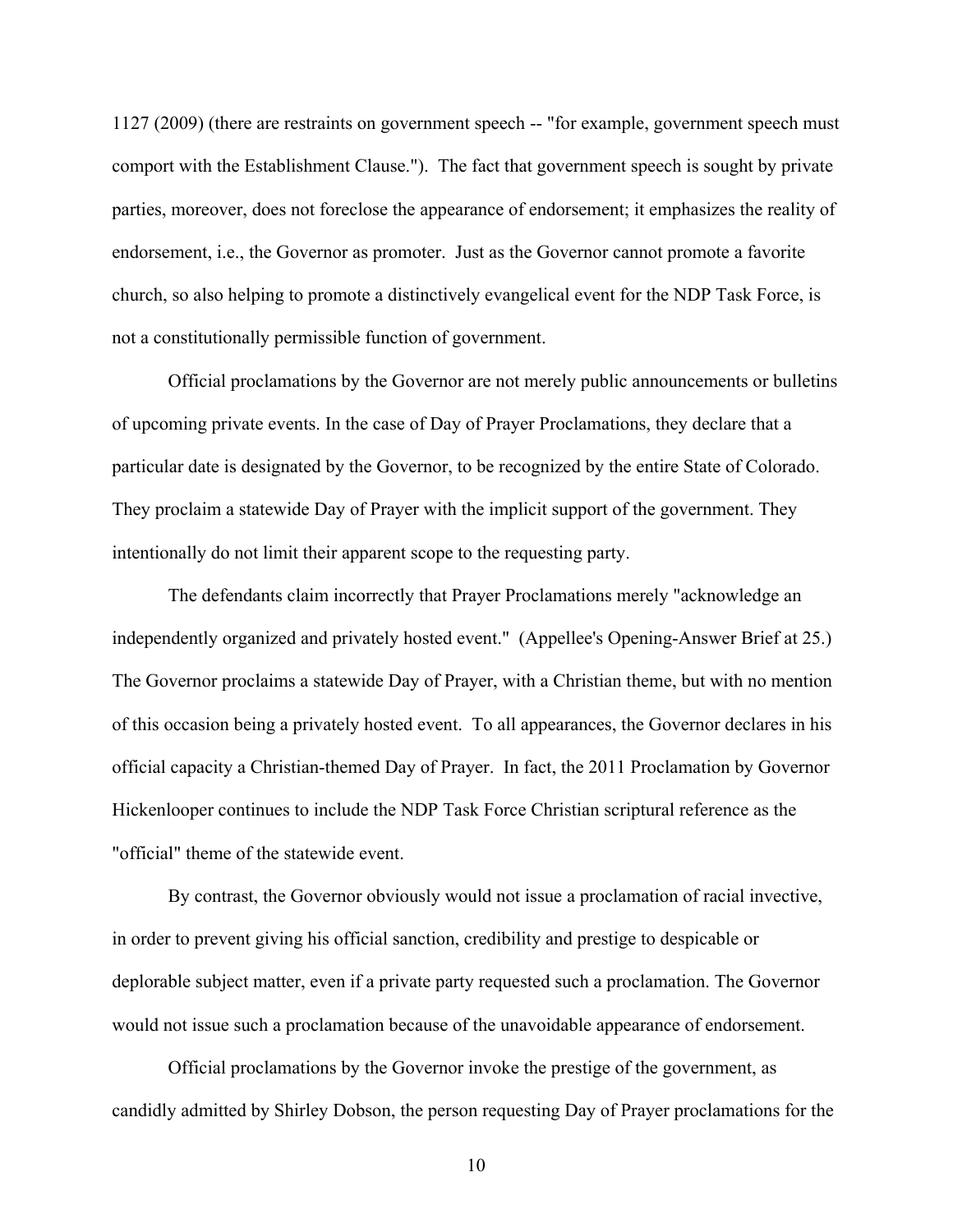NDP Task Force. Government endorsement of religion, however, is prohibited by the Colorado Constitution. That is what makes Day of Prayer Proclamations inappropriate, regardless of whether the government speaks on other subjects. The Colorado Constitution prohibits government speech endorsing religion, which limitation does not apply to other government speech. The defendants miss the mark, therefore, by citing other proclamations that are not prohibited by the Colorado Constitution, although issued by the Governor. Government speech on secular topics does not thereby authorize government speech endorsing religion.

Prayer is a "quintessential" defining aspect of religion, as the NDP Task Force emphasizes. The Governor's reference to prayer in his proclamations, therefore, objectively does have an unmistakable religious connotation. The religious connection is made patently clear by considering the background and context of the party requesting the Governor to issue such proclamations.

Statewide proclamations of a Day of Prayer are every bit as offensive to the Preference Clause as Christian nativity displays at Christmas time, erected to celebrate the birth of Jesus - often at the request of private religious groups. Statewide proclamations also are as objectionable as roadside crosses put up by private parties with the official State insignia. See American Atheists, Inc. v. Duncan, 637 F.3d 1095 (10th Cir. 2010). Proclamations in aid of proselytization, in short, constitute endorsement prohibited by the Preference Clause of the Colorado Constitution.

### **B. The Background And Context Of The National Day Of Prayer Task Force Is Relevant To Judging The Appearance Of Endorsement By Official Statewide Day Of Prayer Proclamations.**

Although the defendants claim that official proclamations by the Governor merely reflect the interests of the requesting party, the defendants also argue inconsistently that the background and context of the requesting party is irrelevant to judging the appearance of endorsement.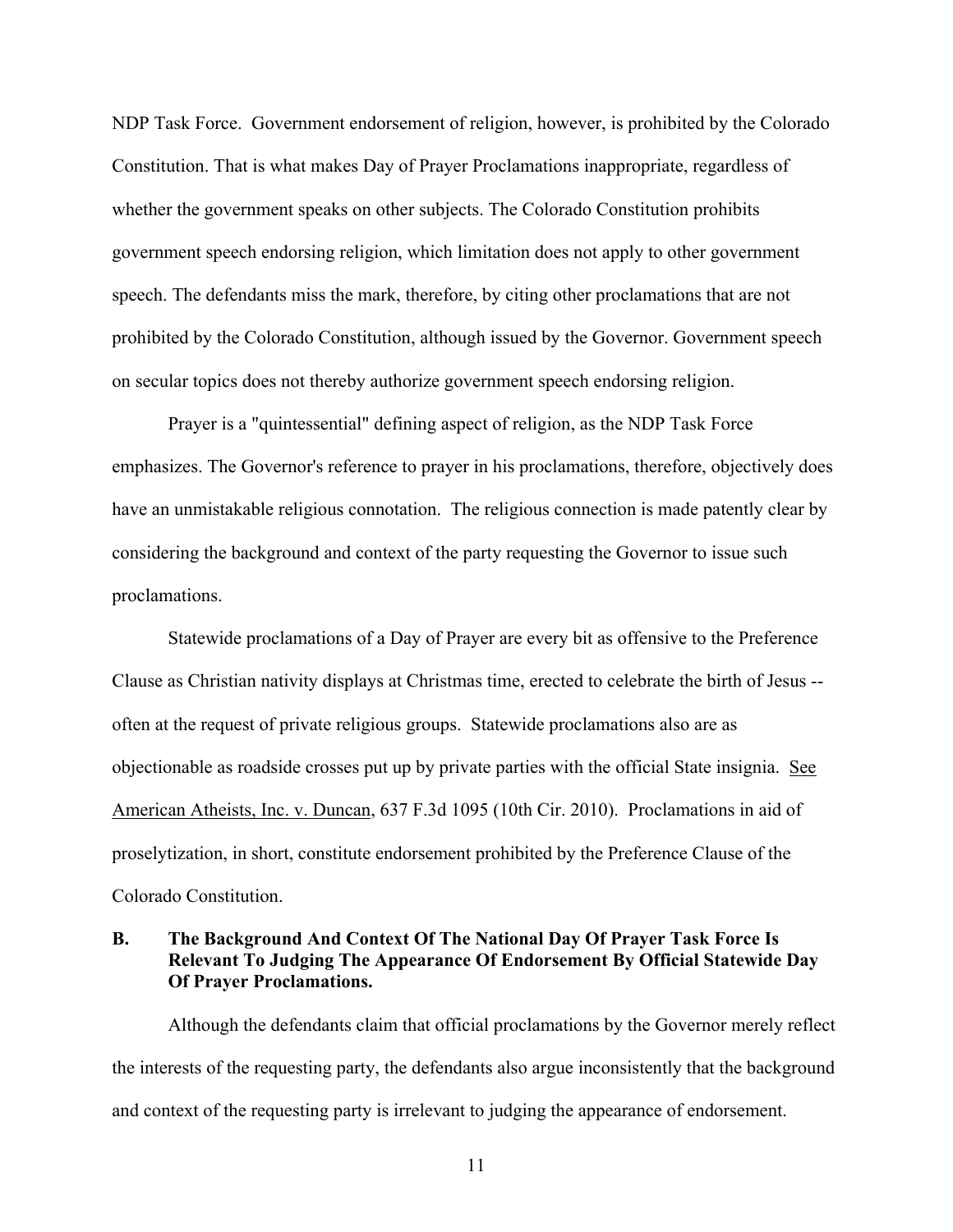The NDP Task Force requests that governors and other politicians issue Day of Prayer Proclamations in conjunction with the National Day of Prayer, which Colorado governors have ritually done since at least 2004. According to the defendants, these proclamations are issued without much deliberation; the Governor casually lends his official insignia to the event while proclaiming a statewide Day of Prayer.

Instead of making the background and circumstances of the requesting party irrelevant, on-demand proclamations make information about the requesting party highly relevant when assessing the appearance of endorsement by an objective observer. Just as a proclamation supporting a discriminatory KKK event would inevitably be evaluated with reference to the Klan, so also proclamations declaring a Colorado Day of Prayer cannot be disassociated from the NDP Task Force. The government's own speech is issued in the form of official proclamations - and government speech endorsing religion is constitutionally prohibited -- so the background and circumstances of the beneficiary of the proclamation is highly material to determining the appearance of endorsement.

The defendants baselessly dismiss as immaterial the factual circumstances of the Governor's Prayer Proclamations, including: All information about the NDP Task Force; the Task Force's purpose to utilize Day of Prayer Proclamations to promote prayer and religion; the Task Force's overtly Christian perspective; the coordination of statewide Day of Prayer Proclamations with the National Day of Prayer; the inclusion of annual Christian themes and scriptural passages in state proclamations, as requested by the Task Force; the Task Force's avowed intent to use government proclamations to give credibility and prestige to its prayer mobilization efforts; the fact that all 50 state governors issue Day of Prayer Proclamations coordinated with the National Day of Prayer; and the fact that the National Day of Prayer itself was conceived and implemented to facilitate and promote religion. These undisputed facts are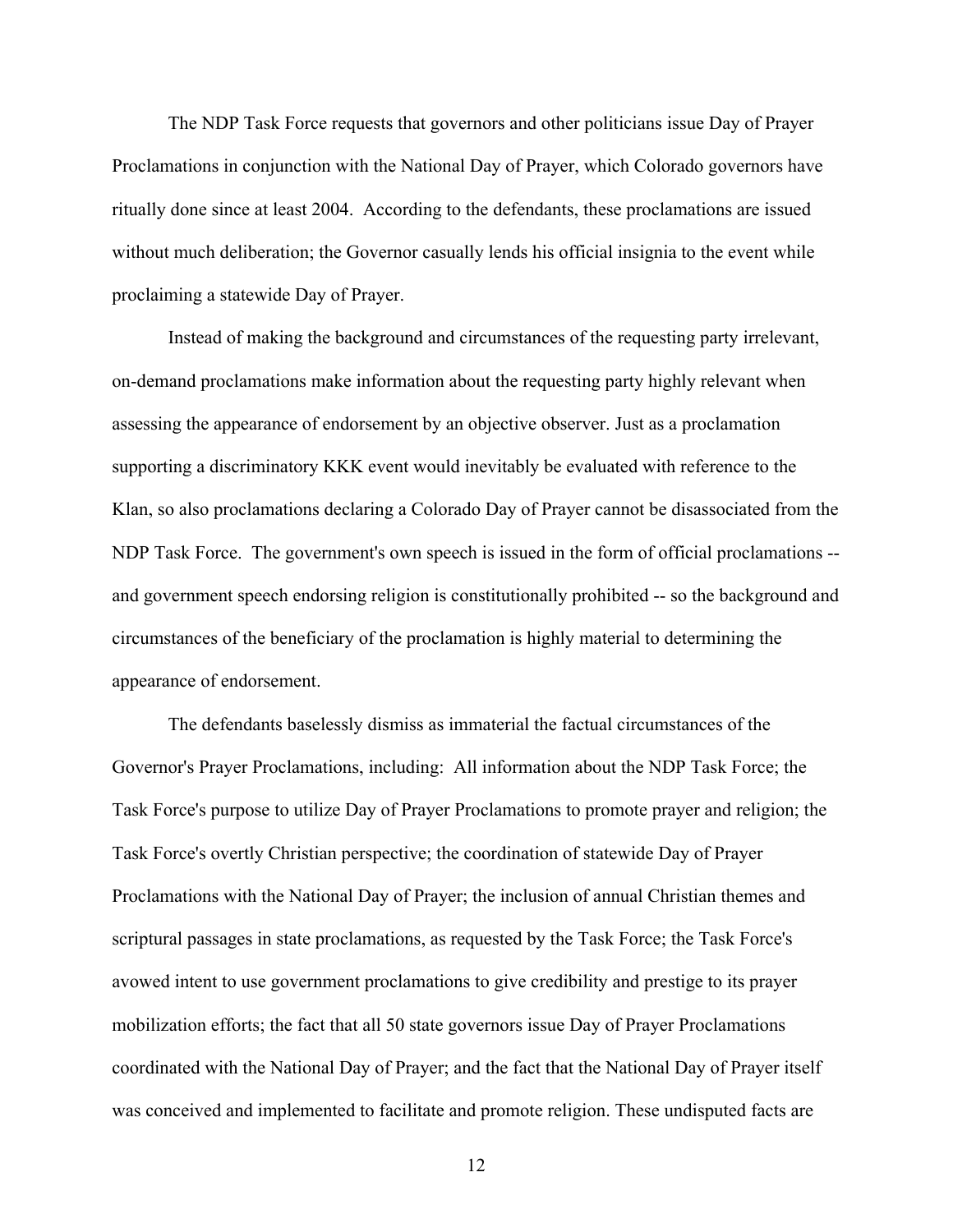ignored by the defendants, who argue that the federal National Day of Prayer legislation is not at issue in the present case and that the NDP Task Force is simply a private entity with its own agenda. In fact, however, that is the problem. The Task Force cannot constitutionally use a state vehicle to deliver its message.

Day of Prayer Proclamations are not intended simply as "acknowledgments" of the historical significance of religion, which the defendants tacitly admit. The Governor issues Prayer Proclamations on demand, to support a private party, i.e., the NDP Task Force. For the defendants to issue such government speech, proclaiming a statewide Day of Prayer, at the request of the Task Force, makes entirely relevant information about the party and activity that the Governor is supporting with his speech. The claim that Day of Prayer proclamations acknowledge religion without promotion belies the distinctly evangelical context of the NDP Task Force and the Colorado Day of Prayer promotion. Unlike Thanksgiving, Memorial Day and other proclamations that solemnize a secular occasion, the Colorado Day of Prayer Proclamations promote religion for the requester's own sake.

The defendants' position is not saved by their argument that the NDP Task Force may use Day of Prayer Proclamations at its will. When the Governor issues Day of Prayer Proclamations, he knows that the requesting party intends to use his official government speech to support its agenda, which is relevant to the appearance of endorsement. By analogy, the author of a letter of reference cannot subsequently deny his support by claiming that the letter was used by the subject to advance her own interests. Regardless how the letter of reference may be used, it constitutes the author's speech endorsing the subject. Similarly, Day of Prayer Proclamations lend the government's credibility and prestige, and that support cannot plausibly be later denied.

Colorado Day of Prayer Proclamations undeniably constitute government speech when evaluated for the appearance of endorsement. The Governor himself denies that he issues such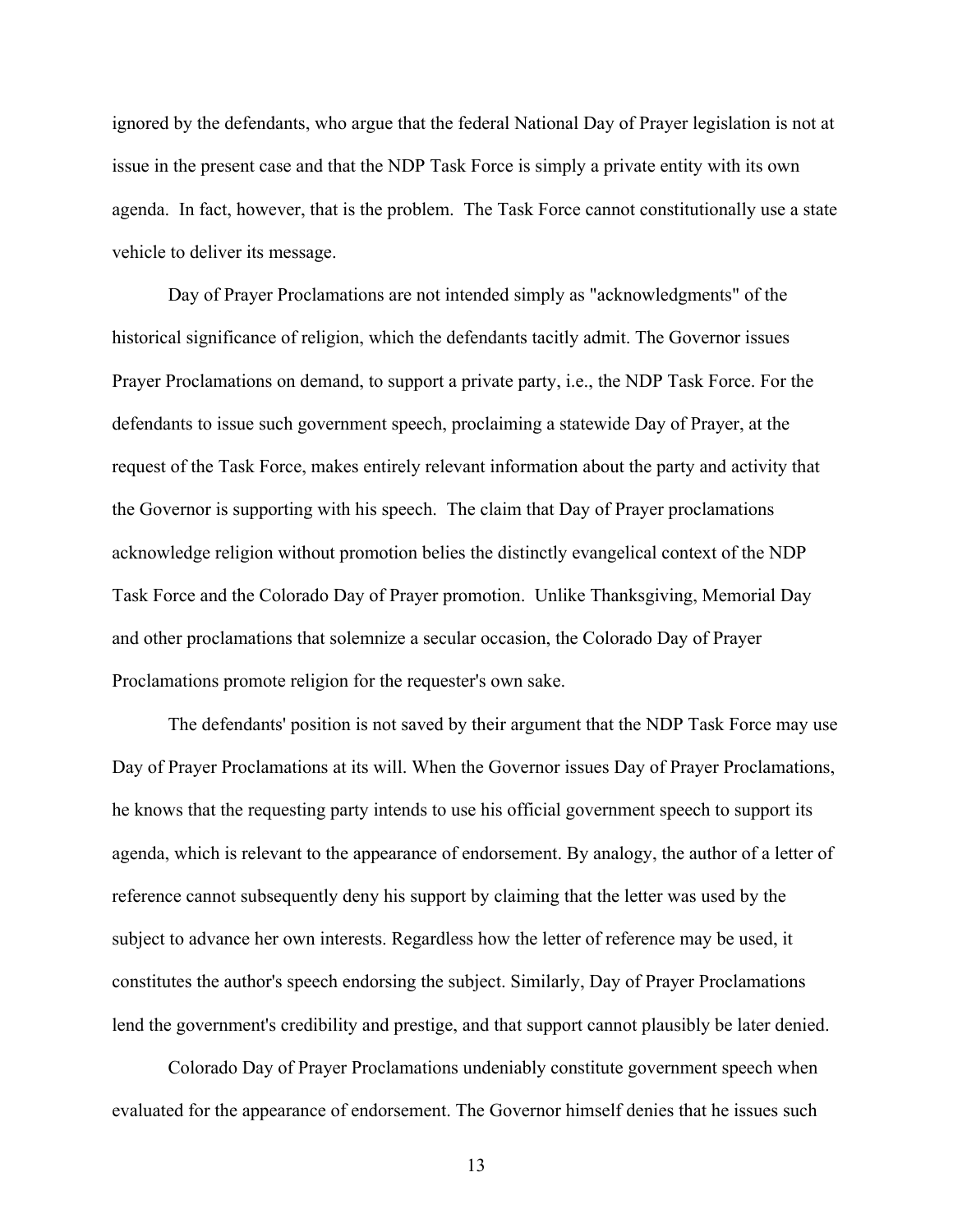Day of Prayer Proclamations as a general acknowledgment of the historical role of religion, but instead issues them as a service to the NDP Task Force. The background and circumstances of the Task Force, therefore, are obviously material to determining whether such proclamations give the appearance of endorsement to a reasonable observer. The Governor's claim that statewide Prayer Proclamations are mere acknowledgements of religion is contradicted by the evidence. The Governor admits that is not his purpose when issuing these particular proclamations to the NDP Task Force; they have no legitimate nonreligious purpose.

### **C. Colorado Day Of Prayer Proclamations Are Not Ceremonial Acknowledgements Of Beliefs Widely Held.**

Despite arguing that Day of Prayer Proclamations are issued on demand to the NDP Task Force, the defendants still claim that such proclamations are like the legislative prayer considered in Marsh v. Chambers, 463 U.S. 783, 792 (1983). This is irreconcilable with the defendants' own explanation of the Governor's Day of Prayer Proclamations as an on-demand public service provided to the NDP Task Force.

The district court correctly found that these Day of Prayer Proclamations do not have a long and ubiquitous history in Colorado. The issuance of such Proclamations apparently only began in response to requests by the NDP Task Force, under the direction of Shirley Dobson. For her part, Mrs. Dobson undisputedly does not request governors and other public officials to issue Day of Prayer Proclamations as mere ceremonial deism. Special interest proclamations by government officials, including the Colorado Governor, are not perceived as merely ceremonial, but rather they are sectarian, divisive and controversial. They do not have the "historical pedigree," as a matter of fact, that the defendants baldly assert.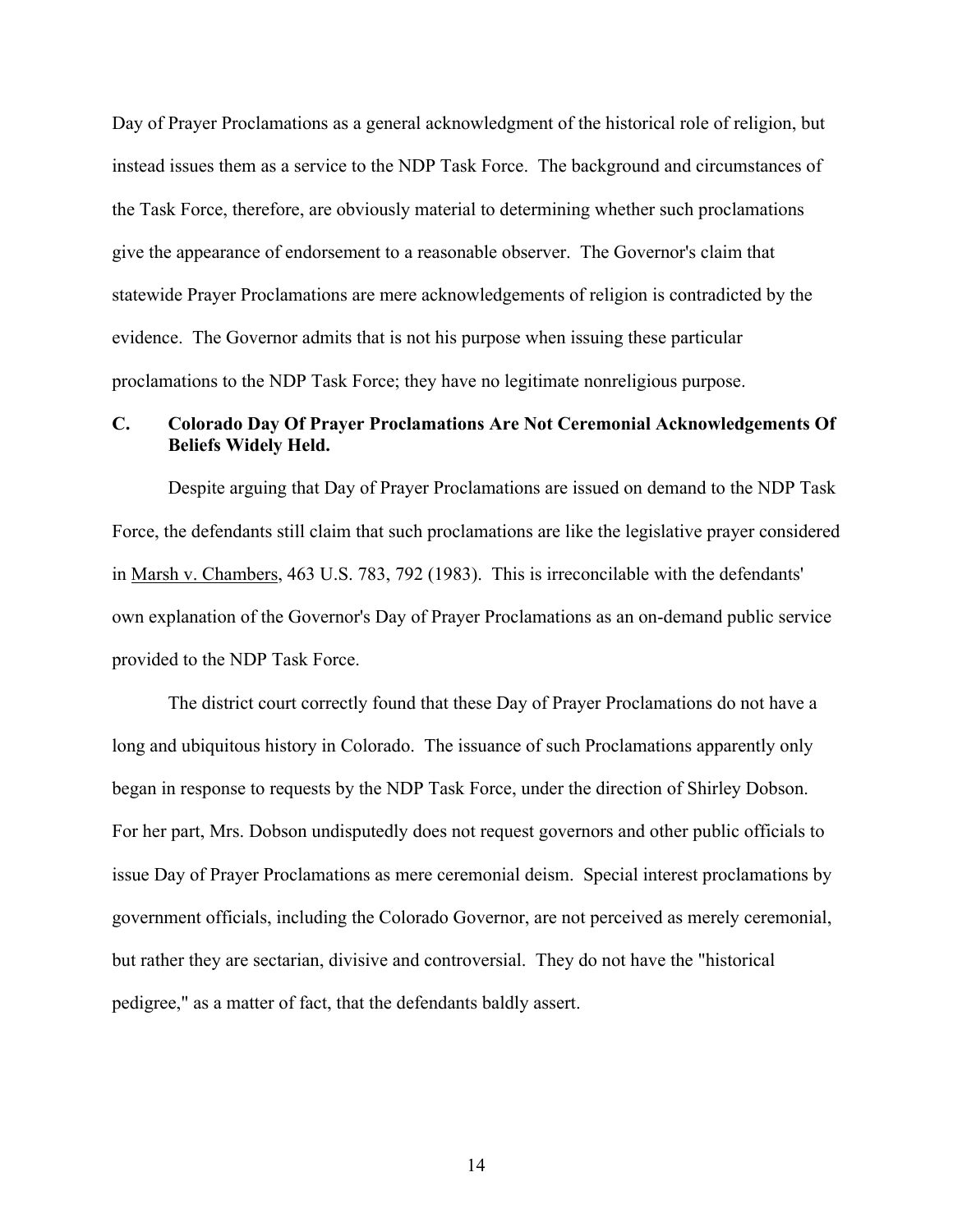The United States Supreme Court previously recognized in Allegheny County v. ACLU, 492 U.S. 573, 603 n. 52 (1989), that Prayer Proclamations stand on a different footing than "ceremonial deism," such as non-sectarian legislative prayer. The Supreme Court stated:

It is worth noting that just because Marsh sustained the validity of legislative prayer, it does not necessarily follow that practices like proclaiming a National Day of Prayer are constitutional. Legislative prayer does not urge citizens to engage in religious practices, and on that basis could well be distinguishable from an exhortation from government to the people that they engage in religious conduct.

The proclamations at issue in the present case are particularly noteworthy because they include annual themes and references that are uniquely and identifiably biblical. These references in Colorado Proclamations are incorporated at the request of the NDP Task Force; the annual themes and scriptural references are selected by the NDP Task Force; and according to the defendants, the Colorado Day of Prayer Proclamations reflect the interest of the requesting party, i.e., the NDP Task Force. The defendants' claim that these proclamations are just a ceremonial acknowledgment of religion is simply not supported by the evidence. These proclamations would not pass constitutional muster under Marsh, even as legislative prayer, because they incorporate exclusively Christian themes and references. See Joyner v. Forsyth County, 2011 U.S. App. LEXIS 15670 (4th Cir., July 29, 2011) (invalidating Christian invocations before legislative meetings).

The comparison of Prayer Proclamations to legislative prayer is itself not compelling. In the case of legislative prayer at issue in Marsh, the Supreme Court concluded that such prayer had no religious significance and was merely a means of solemnizing the beginning of legislative sessions. By contrast, a statewide Day of Prayer is intended to promote the Day of Prayer itself; it is not solemnizing something else with ceremonial deism. With Day of Prayer Proclamations,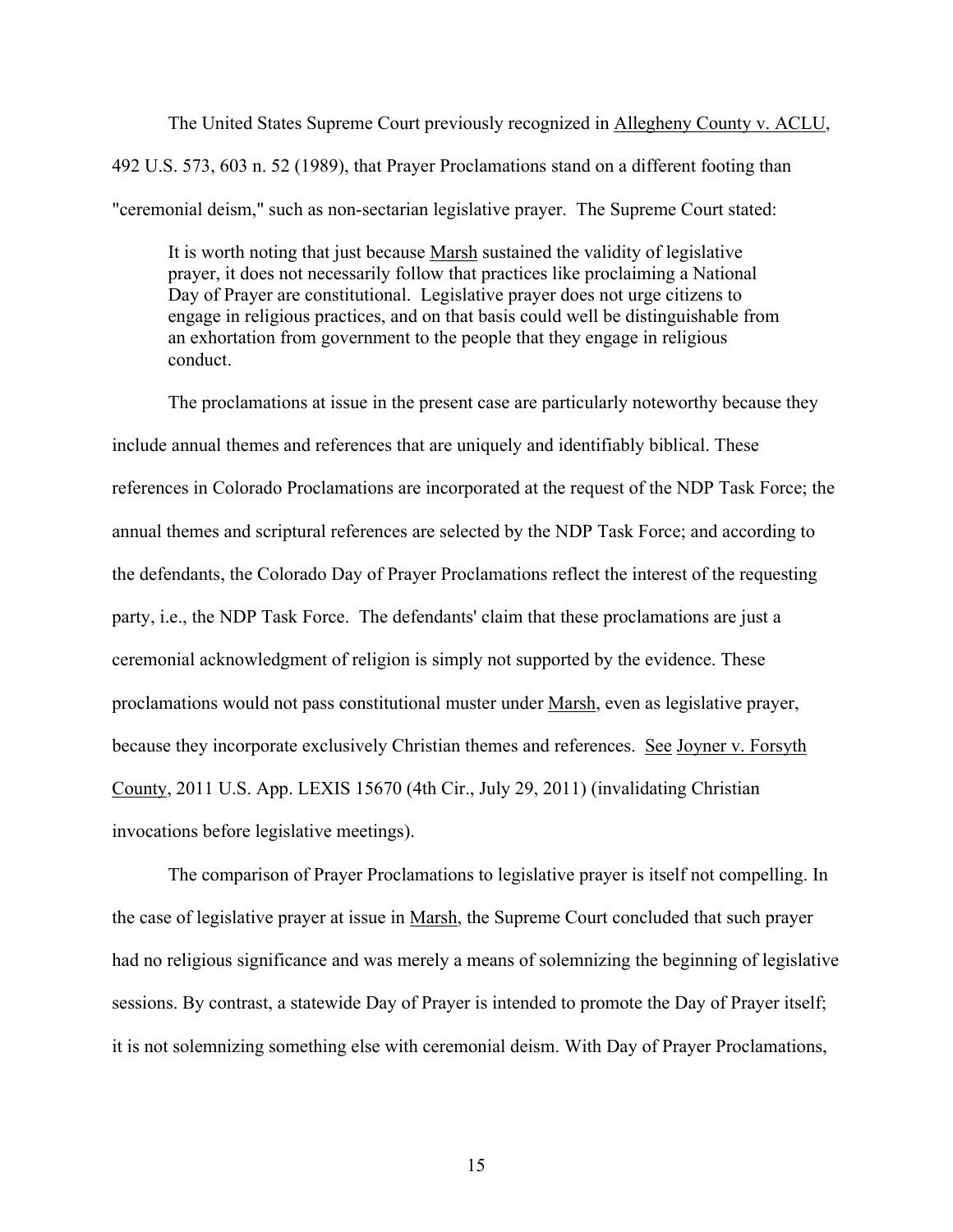the purpose is to designate a specific day as a statewide event for the purpose of celebrating and engaging in prayer.

The concept of "ceremonial deism," as with legislative prayer, is dependent upon the conclusion that a reasonable observer would not view government speech as having religious significance. "The constitutional value of ceremonial deism turns on a shared understanding of its legitimate non-religious purposes." Elk Grove Unified School District v. Newdow, 542 U.S. 1, 37 (2004) (J. O'Connor, concurring). That is not the case in this matter.

Day of Prayer Proclamations are not "ceremonial acknowledgments" of religion. The Proclamations represent government speech designating a particular day to assist an overtly Christian proselytizing organization in its missionary pursuits. The proclamations are issued upon request, but they designate an official statewide "Colorado Day of Prayer," while incorporating recognizably biblical references as themes. The Governor violates the Preference Clause by issuing such special interest proclamations promoting religion.

### **D. Special Interest Prayer Proclamations Do Not Have The Historical Pedigree Of Judicial Approval.**

To the extent that Marsh might ever be applied beyond the legislative prayer context, the decision actually reinforces the conclusion that Colorado Day of Prayer Proclamations are unconstitutional. The Proclamations at issue do not have the supposed pedigree of antiquity, nor the non-religious connotation of ubiquitous practices. The defendants are disingenuously trying to piggyback on parentage that is not their own.

The National Day of Prayer itself has never had a secular purpose, intent, or effect. The intent has always been to facilitate proselytizing, to place government endorsement behind prayer and religious belief, and more than that, to call upon citizens to pray and express belief in God. Day of Prayer Proclamations place the imprimatur of government upon belief in God, and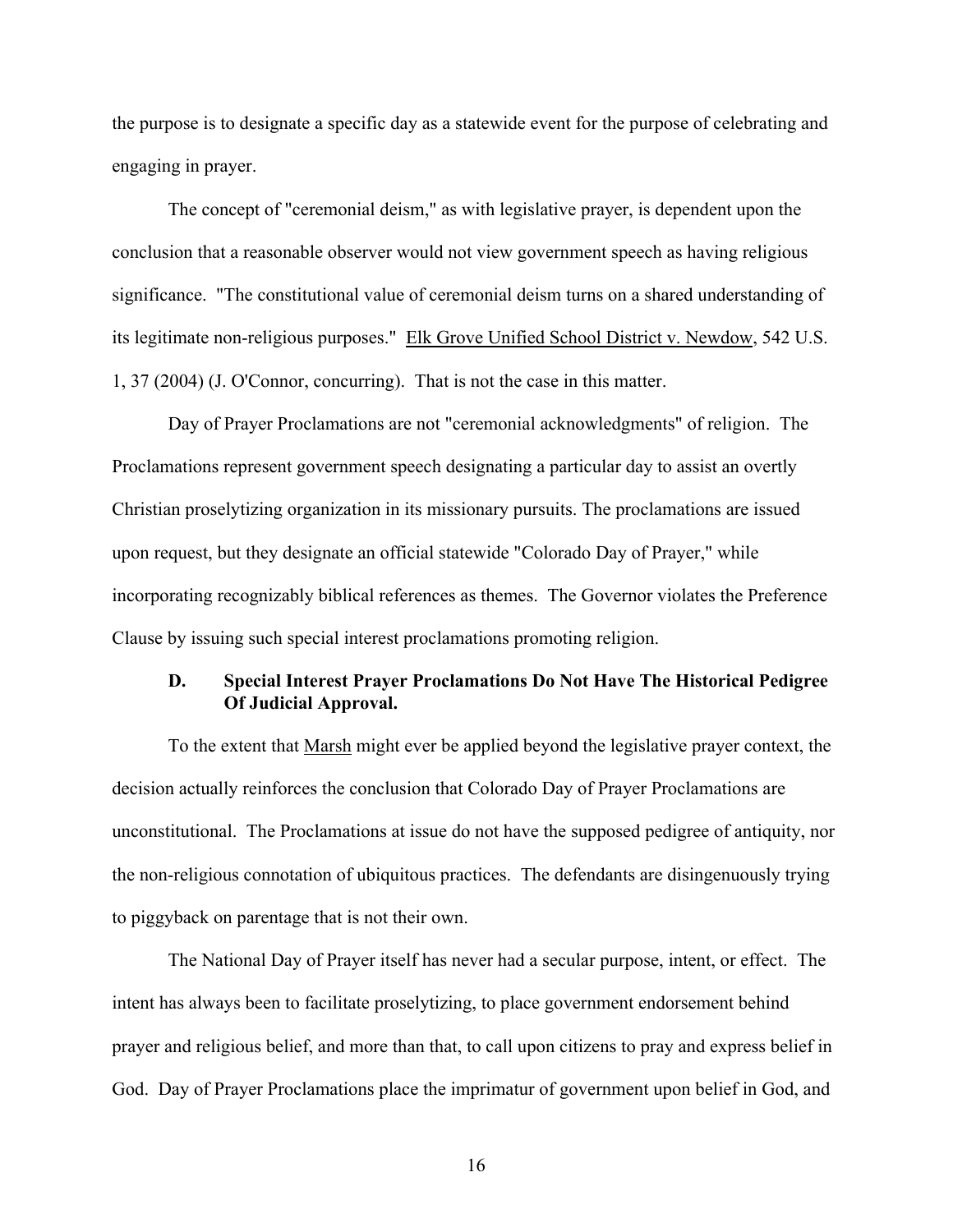they place a stamp of approval upon religious belief, prayer and worship by the highest executive officer of the land. In fact, the federal National Day of Prayer laws undeniably were entirely the brainchild of Protestant evangelicals, first promoted by Billy Graham during a crusade in Washington, D.C.

The Governor baselessly claims lineage for his own prayer proclamations back to the Country's founding. The history and motivation is different in this case. Just as important, however, even the major architects of the United States Constitution vigorously opposed government meddling in religion, such as by issuing proclamations of prayer. Thomas Jefferson, for one, vigorously opposed such proclamations. "In his view, Presidents should have nothing to do with Thanksgiving Proclamations or Days of Prayer or times of devotion. These were religious matters falling into the exclusive province of religious, not political, leaders; 'the right to issue such proclamations belong strictly to the former,' Jefferson declared, 'and this right can never be safer than in their hands, where the Constitution has deposited it.'" Edwin S. Gaustad, Faith of Our Fathers: Religion in the New Nation, at p. 45 (1987). Andrew Jackson also refused to issue resolutions of a national day of prayer and thanksgiving on grounds similar to Jefferson's rationale. Pfeffer, Church, State of Freedom, p. 267 (1967).

Jefferson's refusal to issue prayer proclamations evidences the long-standing divisiveness of such proclamations. James Madison, moreover, contrary to defendants' claim, shared Jefferson's view regarding the issuance of prayer proclamations. Madison's views are significant because he is falsely cited as a proponent of the constitutionality of dedicated days of prayer. He was not. Although Madison strayed from his convictions during a time of war, he did not believe his actions were constitutional. Historian Leonard W. Levy describes the actual facts:

In his "Detached Memoranda" Madison stated that "religious proclamations by the Executive recommending thanksgivings and fasts are shoots from the same root with the Legislative Acts reviewed . . ." He regarded such recommendations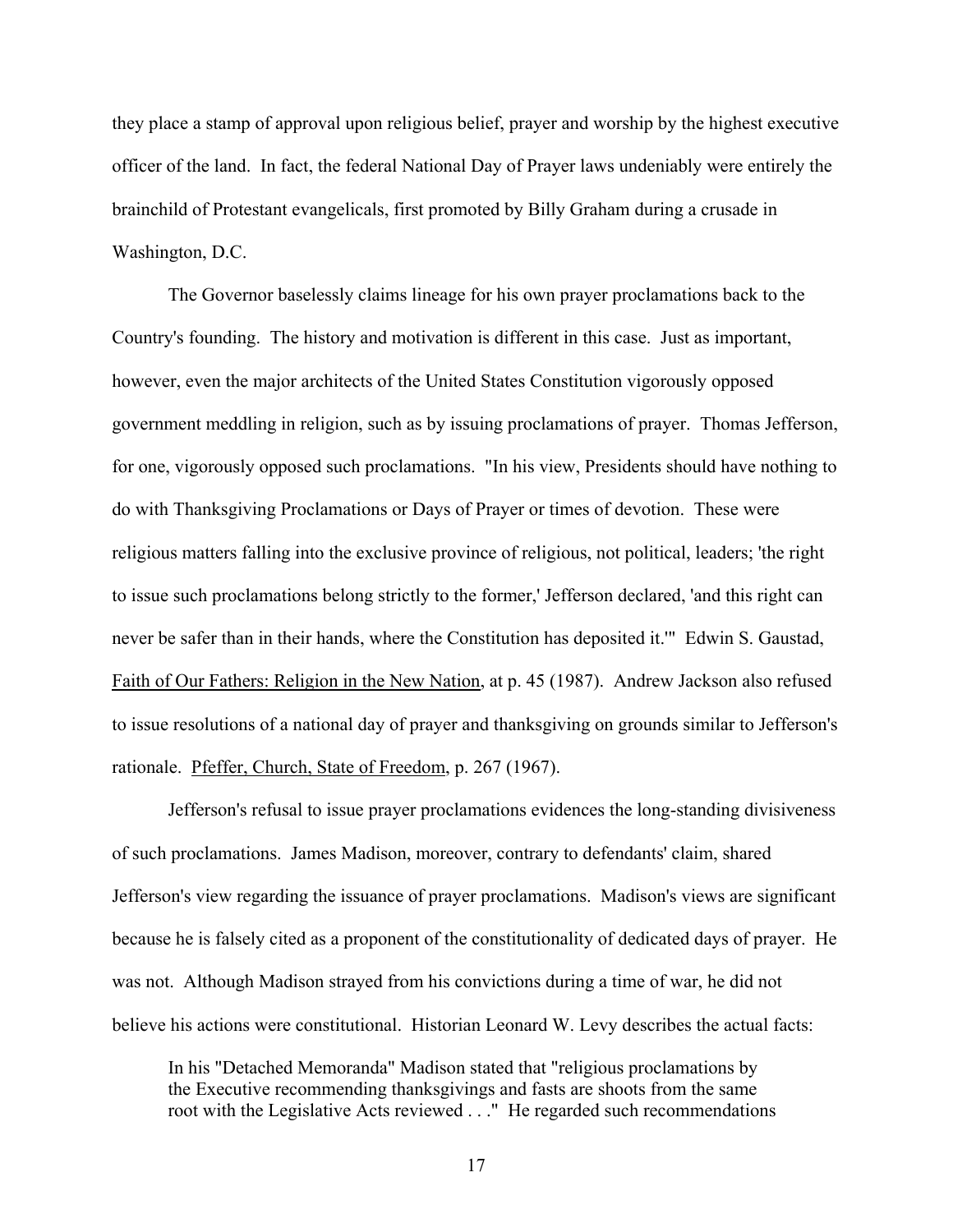as violating the First Amendment: "They seem" he wrote, "to imply and certainly nourish the erroneous idea of a national religion."

#### Levy, the Establishment Clause: Religion and the First Amendment, at 99-100 (1986).

The defendants incorrectly argue, therefore, that prayer proclamations constitute nothing more than benign deism that already has been approved by the Supreme Court. As noted above, the Court has expressed doubt about the constitutionality of Prayer Day Proclamations, in County of Allegheny. The Court concluded that the government may only celebrate holidays with religious significance if done in a way that does not endorse the religious doctrine or aspect of the holiday. 492 U.S. at 601.

The Supreme Court's concern about the appearance of religious endorsement by government speech has found voice in other recent decisions. For example, in McCreary County, Kentucky v. ACLU of Kentucky, 545 U.S. 844, 861 (2005), the Court stated that "when the government designates Sunday closing laws, it advances religion only minimally because many working people would take the day off as one of rest regardless, but if the government justified its decision with a stated desire for all Americans to honor Christ, the divisive thrust of the official action would be inescapable." Id.

The Supreme Court further stated in McCreary that a difference exists between passive symbols and insistent calls for religious action. "Creches placed with holiday symbols and prayers by legislators do not insistently call for religious action on the part of citizens; the history of posting the [Ten] Commandments [however] expressed a purpose to urge citizens to act in prescribed ways as a personal response to divine authority." Id at 877 n. 24.

The Supreme Court concluded in McCreary that the framers of the Constitution intended the Establishment Clause to require government neutrality in religion, "including neutrality in statements acknowledging religion. The very language of the Establishment Clause represented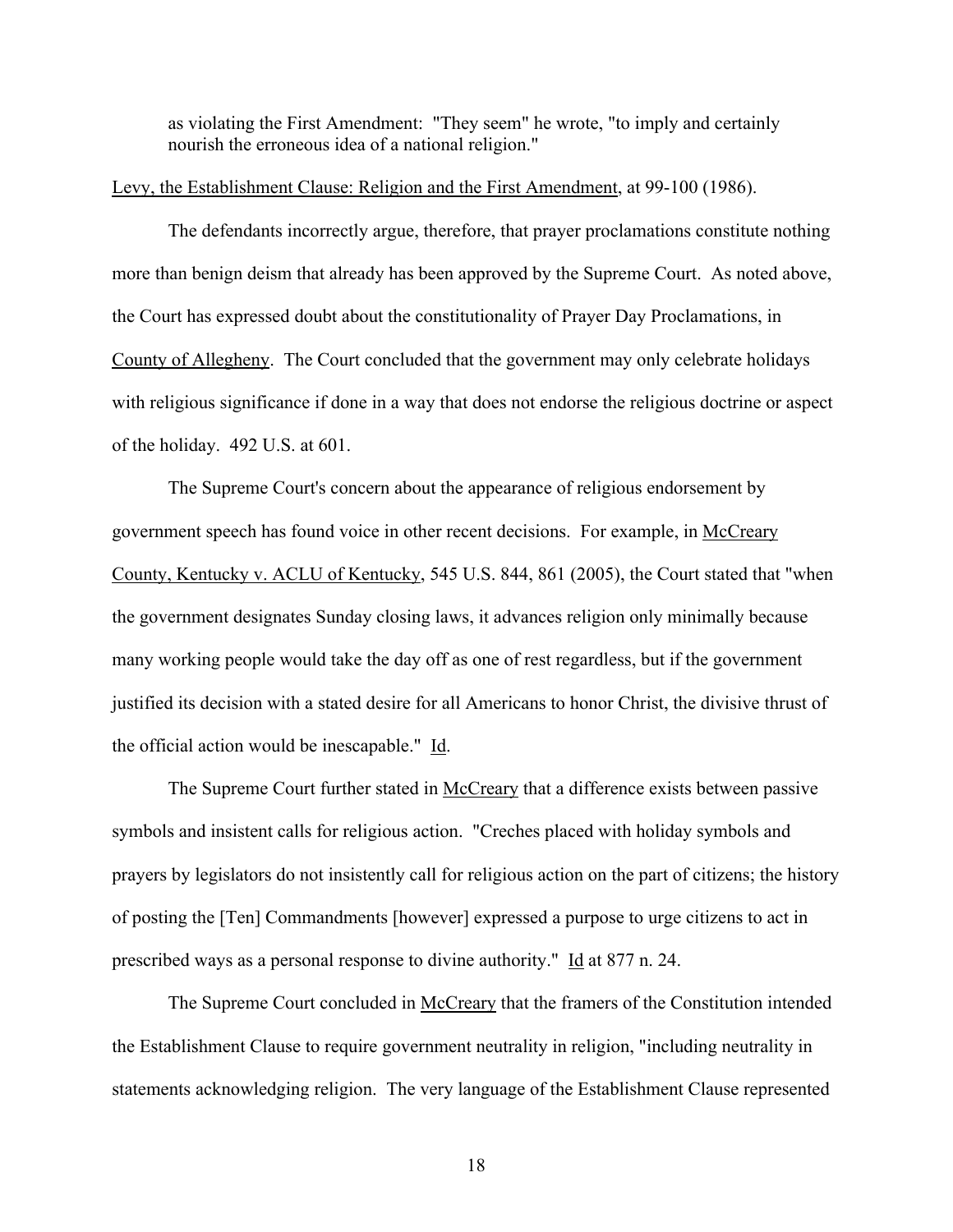a significant departure from early drafts that merely prohibited a single national religion, and the final language instead extended the prohibition to state support for religion in general." Id at 878. See also Lee v. Weisman, 505 U.S. 577, 503-506 (1992) (J. Souter, concurring) ("President Jefferson steadfastly refused to issue thanksgiving proclamations of any kind, in part because he thought they violated the Religion Clauses.").

The United States Supreme Court has not determined that Prayer Day Proclamations are constitutional -- and even practices such as legislative prayer are not constitutionally acceptable in all circumstances. Justice Blackmun recognized the limits of Marsh in County of Allegheny, 492 U.S. at 604 n. 53, stating that "not even the unique history of legislative prayer can justify contemporary legislative prayers that have the effect of affiliating the government with any one specific faith or belief."

In the present case, the Governor's Proclamations of a statewide Colorado Day of Prayer, in support of an explicitly evangelical organization and event, is the type of endorsement prohibited by Colorado's Preference Clause. The Governor's statewide proclamations are not just a "bulletin board" announcement of an upcoming evangelical event. The factual reality of the Governor's Prayer Proclamations, which include explicit Christian themes, distinguishes the proclamations at issue in this case from the supposed benign history of Prayer Proclamations by early Presidents. These Proclamations constitute an assistive device for a blatantly evangelical organization and event.

#### **IV. CONCLUSION.**

Statewide Day of Prayer Proclamations issued by the Governor in aid of the NDP Task Force's evangelical mission violate the Preference Clause of the Colorado Constitution. Government speech endorsing religion is prohibited even when requested by a private religious organization. The Governor is responsible under the Constitution for his speech, which is being